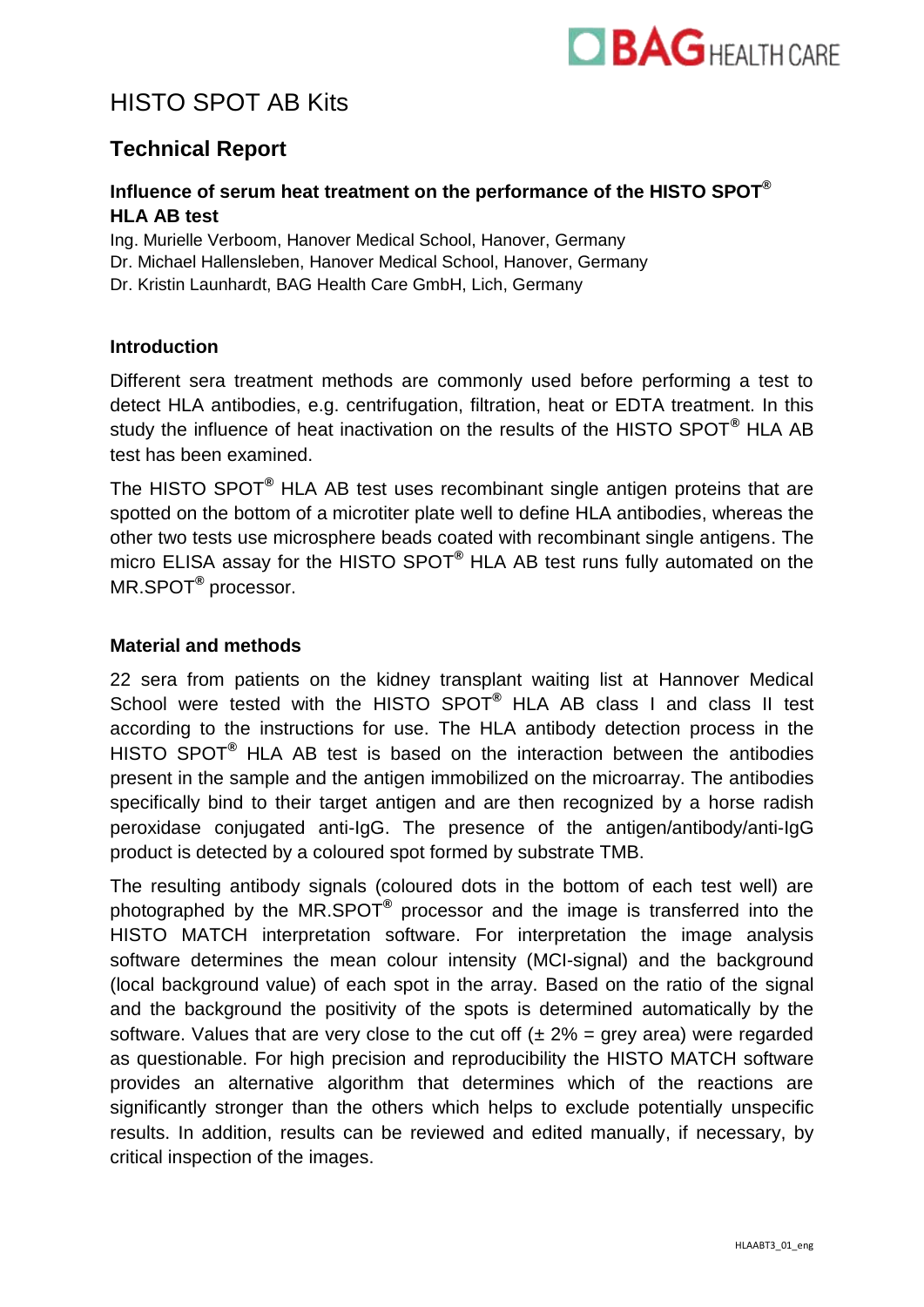For this study the images were also inspected visually and it was determined if there were unspecific background reactions with all or most of the antigens on the chip. All 22 sera were tested untreated and after heat inactivation.

## **Results**

The majority of the heat inactivated sera showed an increased background compared to the untreated sera (Table 1). For the other sera there was no discernible difference between untreated and heat inactivated serum.

| Table 1: Comparison of background for untreated and heat inactivated sera |  |  |
|---------------------------------------------------------------------------|--|--|
|                                                                           |  |  |

|                                              | <b>Class 1</b> | <b>Class II</b> |
|----------------------------------------------|----------------|-----------------|
| Background higher with heat inactivated sera | 16 sera        | 15 sera         |
| No difference                                | 6 sera         | sera            |

Figure 1 shows the class I results for a typical serum showing increased background after heat inactivation. The positive reactions are much clearer for the untreated serum and interpretation is easier:



**Figure 1**: Example for serum showing increased background after heat inactivation

There were differences in the interpreted results as well which are summarized in Table 2. With one exception the differences in the interpretation were related to weak positive reactions.

| <b>Serum</b> | affected<br>antigens                    | untreated       | Heat<br>inactivated | <b>Remarks</b>                                                         |
|--------------|-----------------------------------------|-----------------|---------------------|------------------------------------------------------------------------|
|              | $C*08:01$ ,<br>$C*15:02$                | negative        | weak positive       | with heat inactivation interpretation<br>questionable (Figure 2)       |
| 13           | $C*12:03$ ,<br>$C*15:02$ ,<br>$C*16:01$ | negative        | weak positive       | with heat inactivation interpretation<br>questionable                  |
| 4            | $B*53:01$                               | weak positive   | negative            |                                                                        |
| 5            | $B*48:01,$<br>$B*82:01$                 | weak positive   | negative            | weak reaction disappears after heat<br>inactivation because background |
| 17           | $A*80:01$                               | weak positive   | negative            | reactions have the same strength                                       |
| 20           | B*59:01                                 | weak positive   | negative            | (Figure 2)                                                             |
| 19           | $C*07:01$ ,<br>$C*07:02$                | strong positive | negative            | strong reactions untreated                                             |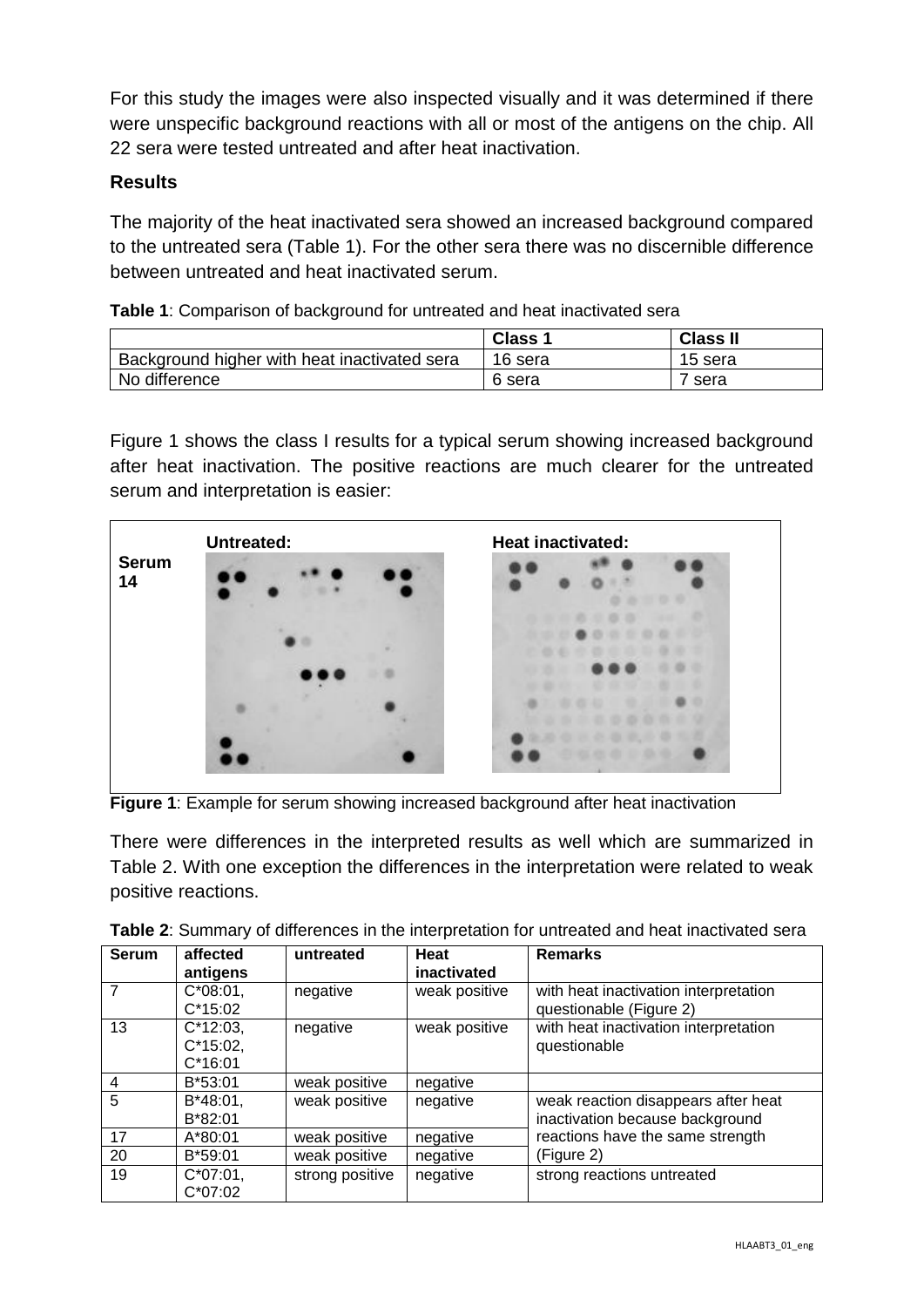



HLAABT3\_01\_eng **Figure 2:** Examples for different interpretations for untreated and heat inactivated sera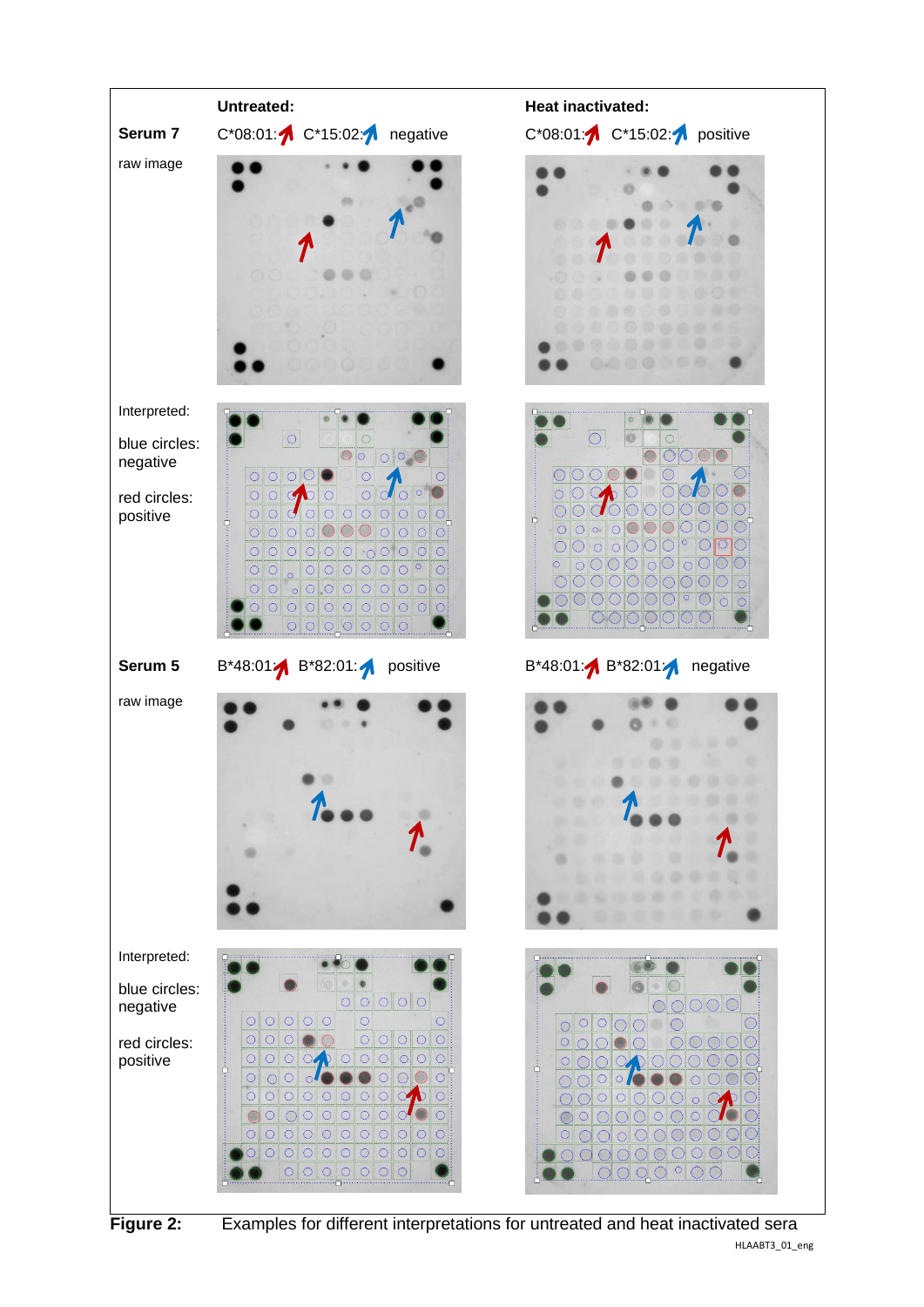In Figure 2 two examples are shown to illustrate the differences that were observed in the interpretation of the results. For serum 7 two antigens were classified as negative with the untreated serum, but assigned as positive by the algorithm for unspecific results in the HISTO MATCH Software because they were slightly stronger than the other unspecific reactions. Considering the overall background obtained with the heat treated serum the result from the untreated serum looks more reliable.

For serum 5 there were two antigens clearly positive (though weak) with the untreated serum that disappeared after heat inactivation because the unspecific reactions with all the negative antigens became equally strong as these positive reactions.

In serum 19 there were strong positive reactions for  $C^*07:01$  and  $C^*07:02$  which disappeared completely after heat inactivation. Further tests are under evaluation to confirm this finding and rule out any experimental errors.

## **Conclusion:**

The results of this study clearly show that heat inactivation of the sera increases unspecific background reactions with the HISTO SPOT HLA AB test and makes interpretation difficult or sometimes impossible. Therefore, sera should not be heat inactivated for this test.

April 2018

BAG Health Care GmbH, Amtsgerichtsstr. 1-5, 35423 Lich / Germany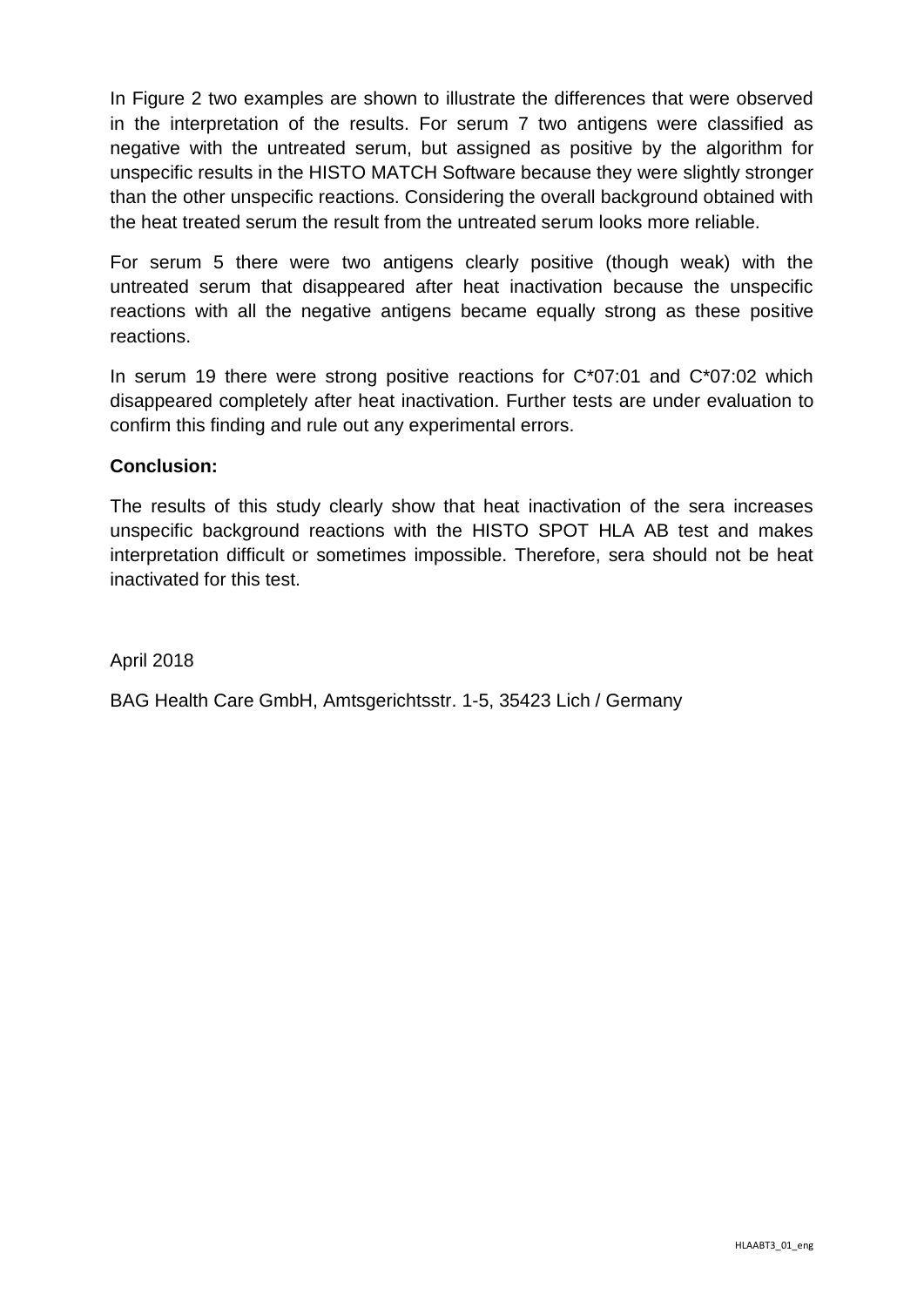|                |                                   | <b>Class I</b>                                                             |                                                                                          | <b>Class II</b>                                                                                                                                      |
|----------------|-----------------------------------|----------------------------------------------------------------------------|------------------------------------------------------------------------------------------|------------------------------------------------------------------------------------------------------------------------------------------------------|
| <b>Serum</b>   | untreated                         | heat inactivated                                                           | untreated                                                                                | heat inactivated                                                                                                                                     |
| 1              |                                   |                                                                            | o                                                                                        |                                                                                                                                                      |
|                |                                   |                                                                            | 0000<br>$\circ$                                                                          | $\circ$<br>$\circ$                                                                                                                                   |
|                |                                   |                                                                            |                                                                                          |                                                                                                                                                      |
|                |                                   |                                                                            |                                                                                          | $\circ$                                                                                                                                              |
|                |                                   |                                                                            |                                                                                          |                                                                                                                                                      |
|                |                                   |                                                                            |                                                                                          |                                                                                                                                                      |
| $\overline{2}$ | $-0$<br>00<br><br>O.<br>$\bullet$ | 00<br>00<br>$-0.1$<br>$\circ$                                              | a                                                                                        |                                                                                                                                                      |
|                |                                   |                                                                            |                                                                                          | œ.                                                                                                                                                   |
|                |                                   |                                                                            |                                                                                          |                                                                                                                                                      |
|                |                                   |                                                                            |                                                                                          |                                                                                                                                                      |
|                | ۰<br>00                           | e                                                                          |                                                                                          |                                                                                                                                                      |
| 3              |                                   | 00                                                                         |                                                                                          | 88 O                                                                                                                                                 |
|                |                                   | ö                                                                          |                                                                                          |                                                                                                                                                      |
|                |                                   |                                                                            | $\circ$<br>$\circ$ $\circ$                                                               |                                                                                                                                                      |
|                |                                   |                                                                            | ◉<br>$\circ$                                                                             | $\circ$                                                                                                                                              |
|                |                                   |                                                                            | $\circ$                                                                                  | $\blacksquare$                                                                                                                                       |
|                |                                   |                                                                            |                                                                                          |                                                                                                                                                      |
| $\overline{4}$ |                                   |                                                                            |                                                                                          |                                                                                                                                                      |
|                |                                   |                                                                            | $\circ$<br>$\circ$<br>$\circ$                                                            |                                                                                                                                                      |
|                |                                   |                                                                            | $\circ$                                                                                  | 000                                                                                                                                                  |
|                |                                   |                                                                            |                                                                                          | XX                                                                                                                                                   |
|                | 8.8                               | <b>COLOR</b><br>0.01                                                       |                                                                                          |                                                                                                                                                      |
| 5              |                                   |                                                                            |                                                                                          |                                                                                                                                                      |
|                |                                   | e                                                                          |                                                                                          | i O                                                                                                                                                  |
|                |                                   |                                                                            | $\circ$                                                                                  | $\circ$                                                                                                                                              |
|                |                                   |                                                                            | . 0                                                                                      | $\circ$                                                                                                                                              |
|                |                                   | o.<br><b>CONTRACTOR</b>                                                    |                                                                                          |                                                                                                                                                      |
|                |                                   |                                                                            |                                                                                          |                                                                                                                                                      |
| $\,6\,$        | <br>$-0.$<br>$\bullet$            | 25.0<br>$\bullet$<br><br>$\bullet$<br>$\circ$<br>$100 - 100$<br>$^{\circ}$ | $x = 40$<br>$\circ$                                                                      | <br>$\circ$                                                                                                                                          |
|                |                                   | $\omega$ .                                                                 | 00000                                                                                    |                                                                                                                                                      |
|                |                                   |                                                                            | $\begin{array}{ccc} \circ & \circ \end{array}$<br>$\bullet\cdot\bullet\bullet\circ\circ$ | $\cdot \circ$<br>$\begin{array}{c c} \bullet & \bullet & \bullet & \bullet \end{array}$                                                              |
|                |                                   |                                                                            |                                                                                          | 190 0000<br>                                                                                                                                         |
|                |                                   |                                                                            | <br><b>The</b><br>$\bullet$                                                              | 0000000000<br>                                                                                                                                       |
| $\overline{7}$ |                                   | $\bullet$<br>$\bullet$<br>$\bullet$                                        | - 卷<br>. .                                                                               | $\begin{array}{c c c c c c} \hline \multicolumn{3}{c }{\ddots} & \multicolumn{3}{c }{\ddots} & \multicolumn{3}{c }{\ddots} \end{array}$<br>$\bullet$ |
|                | (0, 1)<br>$e^{\Theta}$            | $\bullet$<br>$\circ$<br>$\bullet$                                          | O<br>$\circ \circ \circ$<br>$\circ$                                                      | $\bullet$<br>$\bullet$                                                                                                                               |
|                |                                   | <br>0000000000<br>                                                         | $-0$                                                                                     | $\begin{array}{ccccc}\n\bullet & \bullet & \circ & \circ\n\end{array}$<br>$\circ$<br>$\circ$<br>⊕.                                                   |
|                | 000<br>$\bullet$ 0                | .0000000000<br>0000000000                                                  | $\begin{array}{c} \circ \\ \circ \end{array}$<br>重新<br>$\circ$                           | $\begin{array}{ccccccccccccc} \circ & \circ & \circ & \circ & \circ \end{array}$<br>00000000<br>o                                                    |
|                |                                   | 000000000000<br>0000000000                                                 | 000<br>                                                                                  | <br><b>DESCRIPTION</b>                                                                                                                               |
|                | 88. QA                            | <br><br>$\bullet$<br>$\bullet$                                             |                                                                                          |                                                                                                                                                      |
| 8              |                                   | <br>$\circ$<br>٠<br>$\bullet$                                              |                                                                                          | 0 <sub>0</sub><br>$\circ$<br>$\bullet$                                                                                                               |
|                |                                   | TO B<br>$-20.00$<br>The real control of the state                          | $\circ$<br>O(2)<br>$\circ$<br>$\circ$<br>$\circ$                                         | $\circ \circ \circ$<br>$\circ$                                                                                                                       |
|                |                                   | 19.00<br>$\mathcal{L}^{\mathcal{A}}$<br><b>B-B-S-1</b>                     |                                                                                          | $\circ$<br>٠                                                                                                                                         |
|                |                                   | . .<br>٠                                                                   | $\circ$                                                                                  | O <sub>1</sub>                                                                                                                                       |
|                |                                   |                                                                            |                                                                                          |                                                                                                                                                      |
|                |                                   |                                                                            |                                                                                          |                                                                                                                                                      |

## **Annex 1: Images obtained with untreated und heat inactivated sera**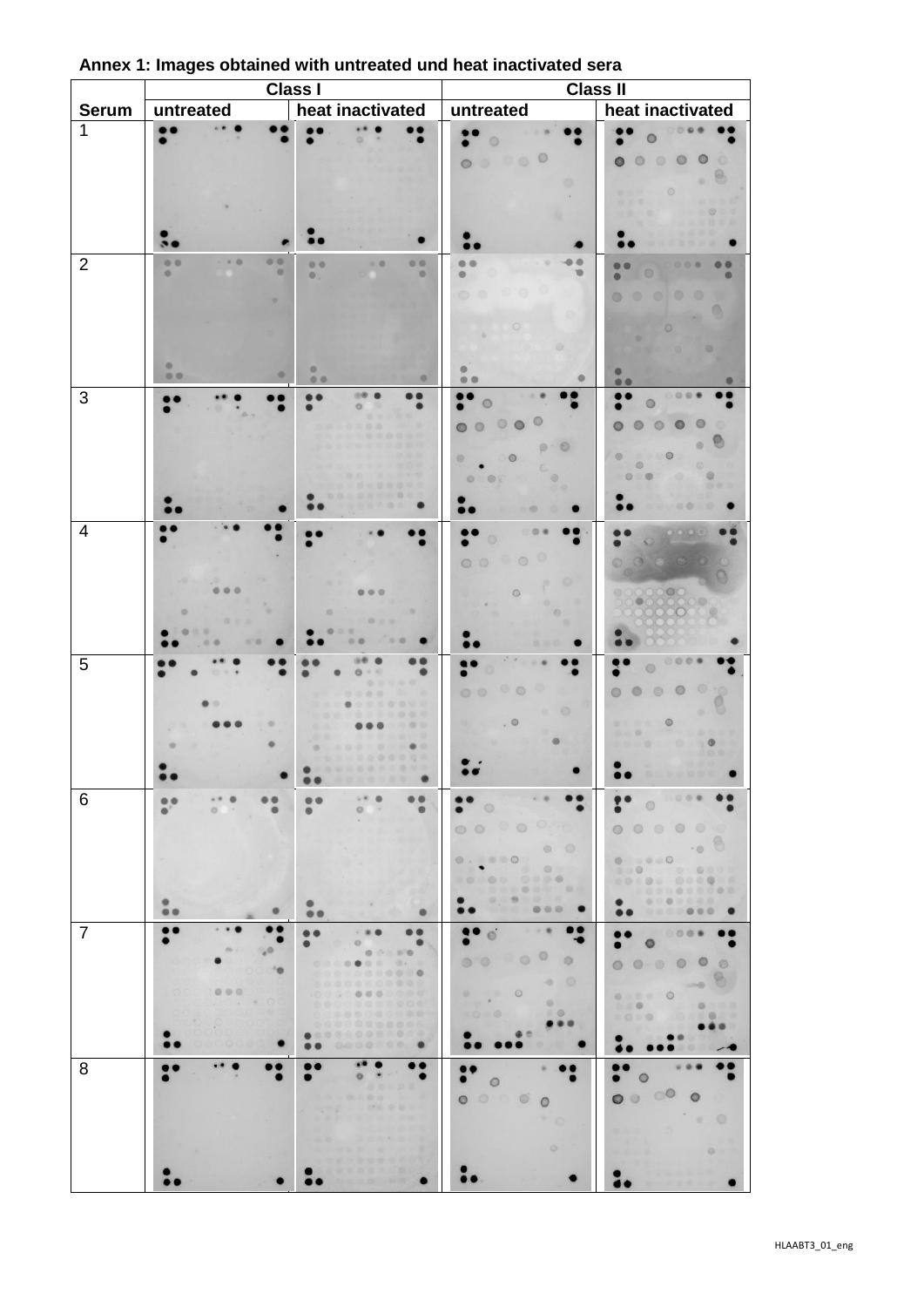|                  |                      | <b>Class I</b>                                                                                                                                                                                                                                                                                                       |                                                                                                                                                                             | <b>Class II</b>                                                                                                                                                                                       |
|------------------|----------------------|----------------------------------------------------------------------------------------------------------------------------------------------------------------------------------------------------------------------------------------------------------------------------------------------------------------------|-----------------------------------------------------------------------------------------------------------------------------------------------------------------------------|-------------------------------------------------------------------------------------------------------------------------------------------------------------------------------------------------------|
| Serum            | untreated            | heat inactivated                                                                                                                                                                                                                                                                                                     | untreated                                                                                                                                                                   | heat inactivated                                                                                                                                                                                      |
| $\boldsymbol{9}$ | <br>. .<br>$\bullet$ | $\bullet$<br>. .<br><br>$\bullet$<br>$\bullet$<br>50                                                                                                                                                                                                                                                                 | 00<br>$\sigma$                                                                                                                                                              | ey.                                                                                                                                                                                                   |
| 10               |                      |                                                                                                                                                                                                                                                                                                                      | $\circ$<br>$O$ $O$<br>$\circ$<br>$\circ$<br>O<br>e.<br>$\circ$<br>×0.<br>$\circledcirc$<br>×.<br>$\begin{array}{ccccc}\n\bullet & \bullet & \bullet & \bullet\n\end{array}$ |                                                                                                                                                                                                       |
| 11               |                      |                                                                                                                                                                                                                                                                                                                      | ō<br>œ                                                                                                                                                                      |                                                                                                                                                                                                       |
| 12               |                      |                                                                                                                                                                                                                                                                                                                      | $\circ$<br>□■<br>$\bullet$<br><br>09                                                                                                                                        | 00                                                                                                                                                                                                    |
| 13               |                      | 0.03<br><br><br><br>0000000<br>$\bullet$<br>$\bullet$                                                                                                                                                                                                                                                                | ø<br>GF.<br>$\circ$<br>in.<br>O<br>×                                                                                                                                        | $\circ\circ$<br>$\begin{array}{ccccccccccccccccc} 0 & & 0 & & 0 & & 0 \end{array}$<br>(2, 10)<br><b>VS</b><br>0.000<br><b>TOP NO</b>                                                                  |
| 14               |                      | $8^{\circ}$ $\alpha$<br><br>0.12<br>$\bullet$<br>00000<br>000000<br><b>Card (CD)</b><br><br><br>0.0 0.<br>$\begin{array}{c c c c c c} \hline \multicolumn{1}{c }{\textbf{0.0}} & \multicolumn{1}{c }{\textbf{0.0}} \end{array}$<br>一些最好,我在现出着三条<br><br><b>MORCOOOOOO</b><br>●在政党司会委员会委员员<br>0000000<br>$\bullet$<br> | 00<br>$\circ$<br>o                                                                                                                                                          | 0009<br>$\circ$<br>$\circ \circ \circ$<br>$\circ$<br>ø<br>$\overline{r}$<br>$\circ$<br>۰<br><b>ARALLYS</b><br>- 東京都道<br><br>w<br>$-10000000$<br>00 00 00<br>$\bullet$                                 |
| 15               | ٠                    | $\cdots$<br>$\circ$<br>$\bullet$<br>THE GREAT<br>.<br><b>BY AT DIST</b><br><b>SALES OF REAL PROPERTY</b><br>m.<br><b>AT 10 20 20 10</b><br>÷<br>(以外)取决,所有证券日本<br>● 法法外出的条件 计重点图<br>2010/01/02 01:01:01<br>$\bullet$<br>$\bullet$                                                                                     | $\circ$                                                                                                                                                                     | $\circ$<br>$\circ$<br>$\circledcirc$<br>-165<br>$\begin{array}{ccccc}\n\circ & \circ & \circ\n\end{array}$<br>FOR DUCTION AND A<br>000000000000<br>. avers there<br>6 新染色集体系<br>一些社团自治局员<br>$\bullet$ |
| 16               |                      | <br>$\circ$<br>э<br>$0 - 1$<br>2010/01/22 22:00:00<br>23 23 1<br><b>BY ALL 9</b>                                                                                                                                                                                                                                     | $-9$<br>0000<br>$-0.01$<br>٠<br><b>QUE</b><br>1000<br>$^{\circ}$<br>×<br>$\sim$                                                                                             | 000<br>$\circledcirc$<br>$\circ$<br>0000<br>۰<br>O.<br>00 00<br>e<br>19. 保存 医花费<br>图● 200<br><br>9000000000<br><b>NRSSSO</b><br><b>A 0 0 1 0</b>                                                      |

## **Annex 1: Images obtained with untreated und heat inactivated sera**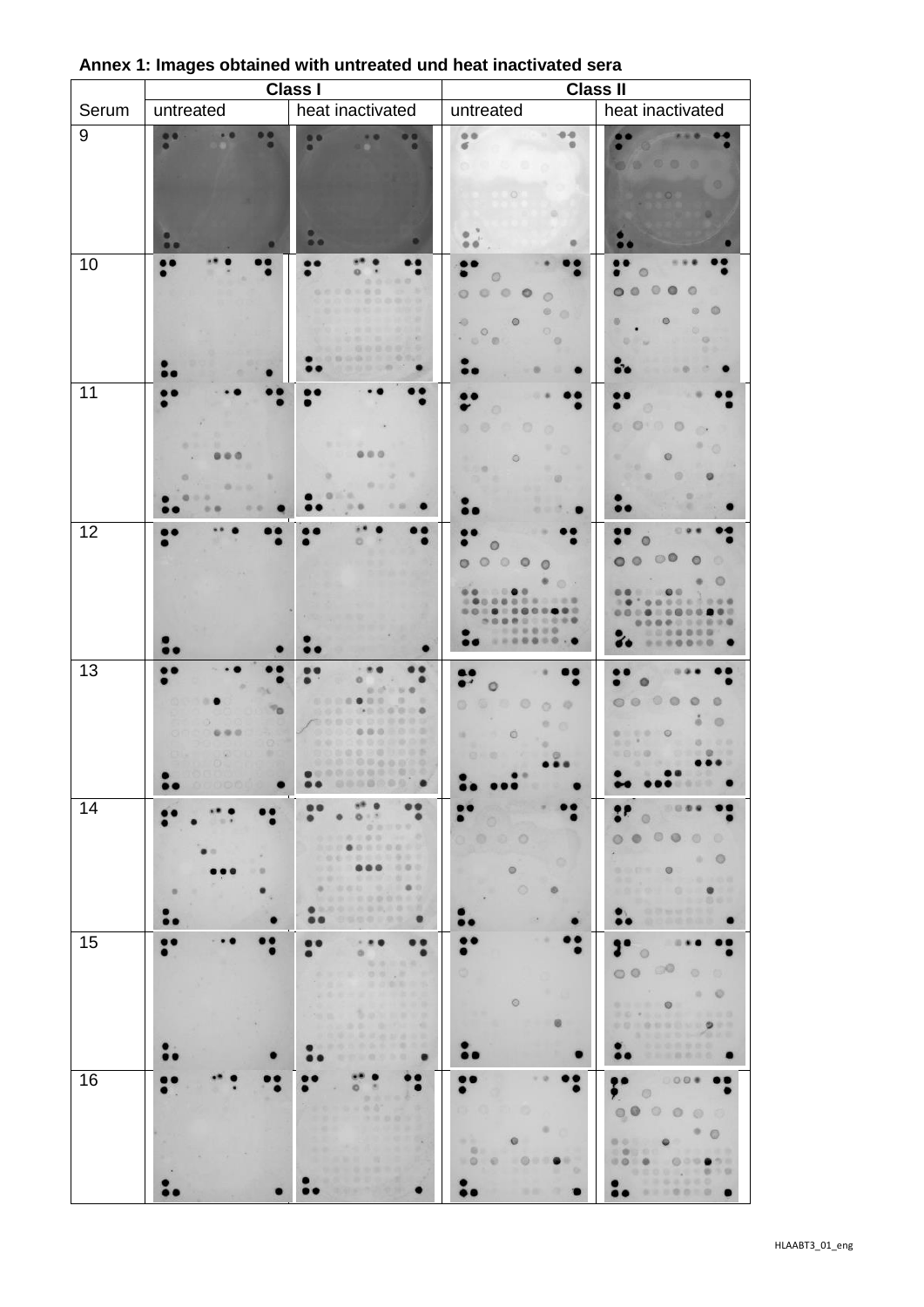|       |                                                                                                                                                                                                                                                     | <b>Class I</b>                                                                                                                                                                                                                                                                                                                                                                                                                                                                                                                                                                            | <b>Class II</b>                                                             |                                                                                                                                                                                                |
|-------|-----------------------------------------------------------------------------------------------------------------------------------------------------------------------------------------------------------------------------------------------------|-------------------------------------------------------------------------------------------------------------------------------------------------------------------------------------------------------------------------------------------------------------------------------------------------------------------------------------------------------------------------------------------------------------------------------------------------------------------------------------------------------------------------------------------------------------------------------------------|-----------------------------------------------------------------------------|------------------------------------------------------------------------------------------------------------------------------------------------------------------------------------------------|
| Serum | untreated                                                                                                                                                                                                                                           | heat inactivated                                                                                                                                                                                                                                                                                                                                                                                                                                                                                                                                                                          | untreated                                                                   | heat inactivated                                                                                                                                                                               |
| 17    |                                                                                                                                                                                                                                                     | $\alpha$                                                                                                                                                                                                                                                                                                                                                                                                                                                                                                                                                                                  | $\circ$<br>a                                                                | $\circ$                                                                                                                                                                                        |
| 18    | 0.0.0.0.0<br>٠<br><br>2/10<br>000,000<br>                                                                                                                                                                                                           | .<br><br>13 Q (8) (8)<br>0.0.8.0.0.0.0                                                                                                                                                                                                                                                                                                                                                                                                                                                                                                                                                    | 200<br>ø<br>$10 - 10$                                                       |                                                                                                                                                                                                |
| 19    |                                                                                                                                                                                                                                                     | e                                                                                                                                                                                                                                                                                                                                                                                                                                                                                                                                                                                         | G<br>×<br>ø<br>000<br><b>DOB</b>                                            | œ                                                                                                                                                                                              |
| 20    |                                                                                                                                                                                                                                                     |                                                                                                                                                                                                                                                                                                                                                                                                                                                                                                                                                                                           |                                                                             |                                                                                                                                                                                                |
| 21    |                                                                                                                                                                                                                                                     | ۰<br><b>DOM:</b><br>. .                                                                                                                                                                                                                                                                                                                                                                                                                                                                                                                                                                   | o<br>Ø.<br><br>19<br><br><b>STATISTICS</b><br>10.15<br>总示量<br>$-000$        | 0.0000<br><b>图 图 图 图</b><br>. 0. 3<br><br><br><br>$\bullet$                                                                                                                                    |
| 22    | $x^*$ $\theta$<br><br><br>曲                                                                                                                                                                                                                         | G<br>$\circ$                                                                                                                                                                                                                                                                                                                                                                                                                                                                                                                                                                              | ÷<br>$\circ$<br>$\circ$<br>$\circ$ $\circ$<br>o<br>$\circ$<br>٠<br>DD.<br>Ð | 0000<br>$\bullet$<br>$\bullet$<br>$\circ$<br>$\begin{array}{ccccc}\n\bullet & \circ & \bullet & \circ\n\end{array}$<br>$\bullet$<br>- 0<br>.<br>.<br><br><br>$\bullet$<br>0000000<br>$\bullet$ |
| PC    | 00<br>$-1.80$<br>0.0<br>۰<br>$\circ$<br>$\circ$<br>0.0000<br>00 - 0000 00<br><br>000000000<br>$\circ$ $\circ$<br>0.00000000<br>0.9<br>00<br><br>0.0000000<br>$-9$<br>.<br>$0.00 - 0.00 - 0.$<br>88                                                  | $\frac{1}{2}$<br>0.0<br><br>$\circ$<br>$\begin{array}{ccc} \bullet & \bullet & \circ \end{array}$<br>$\begin{array}{c} 0 & 0 & 0 & 0 & 0 \\ 0 & 0 & 0 & 0 \\ 0 & 0 & 0 & 0 \\ 0 & 0 & 0 & 0 \\ 0 & 0 & 0 & 0 \\ 0 & 0 & 0 & 0 \\ 0 & 0 & 0 & 0 \\ 0 & 0 & 0 & 0 \\ 0 & 0 & 0 & 0 \\ 0 & 0 & 0 & 0 & 0 \\ 0 & 0 & 0 & 0 & 0 \\ 0 & 0 & 0 & 0 & 0 \\ 0 & 0 & 0 & 0 & 0 & 0 \\ 0 & 0 & 0 & 0 & 0 & 0 \\ 0 & 0 & 0 & 0 & 0 & 0 & 0 \\$<br>0000000 0 0<br><br>$0.00000000000$<br>$0.0.0.0.0.0.0.0.0.0.0.$<br>0.00000000000<br>$0.0000000000000$<br>0.00000000<br>$\mathbb{Z}$<br><br><br><br>٠ | 0000<br><br>                                                                | 000<br>å.                                                                                                                                                                                      |
| PC    | <br><br>$\bullet$<br>$\bullet$ $\circ$<br>$\bullet$<br>0.010101<br><br><br><br><br><br>$\bullet \; \; \cdots \; \; \bullet \; \; \circ \; \circ \; \circ \; \; \circ \; \; \cdots \; \; \bullet \; \; \bullet \; \; \bullet \; \; \bullet$<br>.<br> | $\circ$<br>$\cdot\cdot\cdot\cdot$<br>$\bullet$ $\bullet$<br>$\bullet$<br>$\begin{array}{c} \bullet & \circ \\ \bullet & \circ \\ \bullet & \circ \end{array}$<br>$\circ$<br>000000000<br><br><br>.<br>$0.0000000000000$<br>00000000<br>$\blacksquare$<br>                                                                                                                                                                                                                                                                                                                                 | $\begin{array}{c} \circ \circ \circ \bullet \end{array}$<br>$\bullet$<br>e  | <br>.<br>. .                                                                                                                                                                                   |

## **Annex 1: Images obtained with untreated und heat inactivated sera**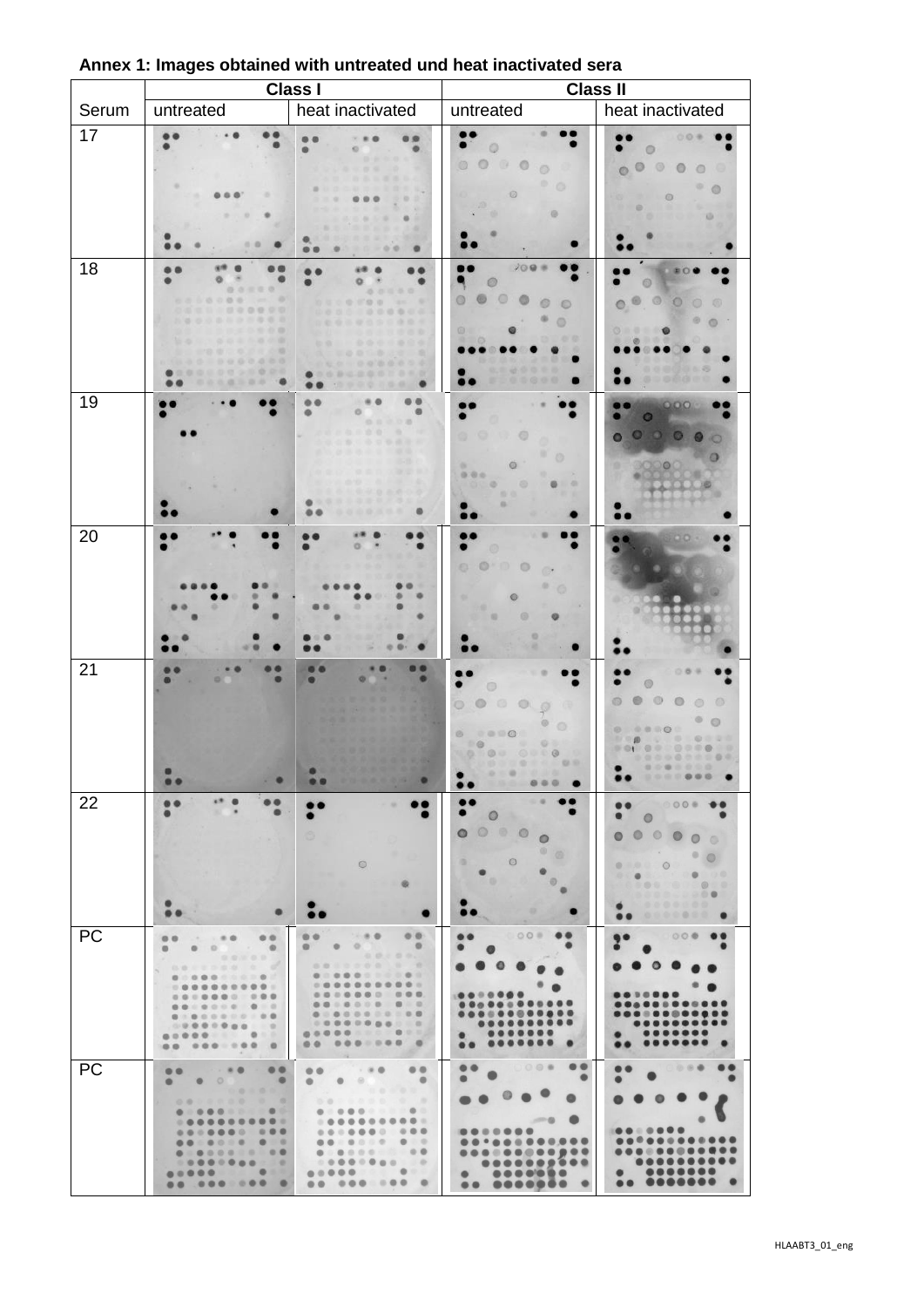| Protein   | ut hi                    | ut hi | ut hi          | $ut$ hi                    | ut hi          | ut hi | ut hi          | ut hi |                          | $ut$ hi                  | ut hi          |                          | ut hi                    |                            | ut hi                    |                          | $ut$ hi                  |                          | ut hi                    |                          | ut hi          |                          | $ut$ hi                                              |                          | $ut$ hi                  | ut hi                    |                          | ut hi                    |                          | $ut$ hi                  |                          | ut hi                    |                          | ut hi          |                          |
|-----------|--------------------------|-------|----------------|----------------------------|----------------|-------|----------------|-------|--------------------------|--------------------------|----------------|--------------------------|--------------------------|----------------------------|--------------------------|--------------------------|--------------------------|--------------------------|--------------------------|--------------------------|----------------|--------------------------|------------------------------------------------------|--------------------------|--------------------------|--------------------------|--------------------------|--------------------------|--------------------------|--------------------------|--------------------------|--------------------------|--------------------------|----------------|--------------------------|
| Serum     | 1                        | 2     | 3              | 4                          | 5              | 6     | 7              | 8     |                          | 9                        | 10             |                          | 11                       |                            | $12\,$                   |                          | 13                       |                          | 14                       |                          | 15             |                          | 16                                                   |                          | 17                       |                          | 18                       | 19                       |                          | 20                       |                          | 21                       |                          | 22             |                          |
| A*01:01   | ı.                       |       |                | ı.                         |                | ı.    |                |       | $\overline{\phantom{a}}$ | $\overline{\phantom{a}}$ | ٠              | $\overline{\phantom{a}}$ | $\overline{a}$           | $\overline{\phantom{a}}$   | $\overline{\phantom{a}}$ | $\overline{\phantom{a}}$ | $\overline{\phantom{a}}$ | $\overline{a}$           | $\overline{\phantom{a}}$ | $\overline{\phantom{a}}$ | L.             | $\overline{\phantom{a}}$ | $\overline{\phantom{a}}$<br>$\overline{a}$           | $\ddot{}$                | $\ddot{\phantom{1}}$     | $\overline{\phantom{a}}$ | $\overline{a}$           | $\overline{\phantom{a}}$ | $\overline{a}$           |                          | $\overline{\phantom{0}}$ | ٠                        |                          |                |                          |
| A*02:01   |                          |       |                | $\ddot{}$                  |                |       |                |       |                          |                          |                |                          | $\ddot{}$                | $\overline{1}$             | $\sim$                   | ÷,                       |                          |                          |                          |                          |                | L,                       | Ĭ.                                                   |                          |                          | L,                       |                          | $\overline{\phantom{a}}$ |                          |                          |                          |                          | $\overline{\phantom{a}}$ |                |                          |
| A*02:03   |                          |       |                | 4                          |                |       |                |       |                          | $\overline{\phantom{a}}$ |                |                          |                          | $\overline{\phantom{a}^+}$ | $\overline{\phantom{a}}$ | $\overline{a}$           | $\overline{a}$           | $\overline{a}$           | L,                       |                          |                | ÷.                       | $\overline{\phantom{a}}$<br>L.                       | $\overline{a}$           | $\overline{\phantom{a}}$ | $\overline{a}$           | J.                       | $\overline{a}$           | $\overline{a}$           |                          | $\overline{a}$           | ٠                        | $\overline{a}$           |                |                          |
| A*03:01   |                          |       |                | $\overline{a}$             |                |       |                |       |                          |                          |                |                          | $\overline{a}$           |                            | L,                       | J.                       |                          | p                        |                          |                          |                | Ĭ.                       |                                                      |                          |                          | $\overline{a}$           |                          | L,                       |                          |                          |                          |                          |                          |                |                          |
| A*11:01   | L.                       |       | L.             | $\overline{a}$             | Ŀ.             | ı.    | L,             |       |                          | ÷                        | ÷              | $\sim$                   | $\overline{a}$           | $\overline{a}$             | $\sim$                   | $\overline{a}$           | $\overline{\phantom{a}}$ | $\overline{a}$           | ÷,                       |                          |                | ÷,                       | <b>College</b><br>$\overline{a}$                     | ÷                        |                          | ÷,                       | J.                       | $\overline{\phantom{a}}$ | $\overline{a}$           |                          |                          |                          | $\overline{\phantom{a}}$ | $\overline{a}$ |                          |
| A*23:01   | L.                       |       |                | 4                          |                |       |                |       |                          |                          | ÷              |                          |                          |                            | $\overline{a}$           | ÷,                       |                          | L.                       | $\overline{a}$           |                          |                | ÷.                       | $\overline{a}$                                       |                          |                          | $\overline{a}$           | J.                       | $\overline{\phantom{a}}$ | $\overline{a}$           |                          |                          |                          |                          |                |                          |
| A*24:02   | $\overline{a}$           |       |                | 4                          |                | ı.    |                |       |                          |                          |                |                          |                          |                            | $\sim$                   | $\overline{a}$           | $\overline{\phantom{a}}$ | $\overline{\phantom{a}}$ | ä,                       | $\overline{\phantom{a}}$ |                | $\overline{a}$           | $\overline{\phantom{a}}$                             |                          |                          | $\overline{a}$           | $\overline{a}$           | $\overline{\phantom{a}}$ | $\overline{\phantom{a}}$ |                          |                          |                          | $\overline{\phantom{a}}$ | $\overline{a}$ |                          |
| A*24:03   | $\overline{a}$           |       |                |                            |                |       |                |       |                          | L,                       |                |                          |                          |                            | L,                       | ÷,                       | $\overline{\phantom{a}}$ | L,                       | $\overline{a}$           | $\overline{a}$           | $\overline{a}$ | ÷,                       | $\overline{a}$                                       |                          |                          | L,                       | Ĭ.                       | $\overline{a}$           | L,                       |                          |                          | Ĭ.                       |                          |                |                          |
| A*25:01   | L,                       |       |                | $\overline{1}$             |                |       |                |       |                          |                          |                |                          |                          |                            | $\overline{a}$           | Ĩ.                       |                          |                          |                          |                          |                |                          |                                                      |                          |                          | L.                       |                          | $\overline{a}$           |                          |                          |                          |                          |                          |                |                          |
| A*26:01   | $\overline{a}$           |       |                | 4                          |                |       |                |       |                          | ÷.                       |                |                          |                          |                            | $\sim$                   | $\overline{a}$           | $\overline{\phantom{a}}$ | $\overline{a}$           | L,                       |                          |                | ÷,                       | J.<br>$\overline{a}$                                 |                          |                          | ÷,                       | ÷,                       | $\overline{\phantom{a}}$ | ٠                        |                          |                          |                          | $\overline{a}$           |                |                          |
| A*26:02   | L.                       |       |                | $\overline{\phantom{a}^+}$ |                |       |                |       |                          |                          |                |                          |                          |                            | L,                       | Ĭ.                       |                          |                          |                          |                          |                |                          |                                                      |                          |                          |                          |                          |                          |                          |                          |                          |                          |                          |                |                          |
| A*29:02   | ı.                       |       |                | L,                         |                | l.    |                |       |                          | L.                       |                |                          |                          |                            | $\sim$                   | $\overline{a}$           | $\overline{\phantom{a}}$ | $\overline{a}$           | L,                       |                          |                | ÷,                       | $\overline{a}$<br>J.                                 | $\overline{a}$           |                          | ÷,                       | J.                       | $\overline{\phantom{a}}$ | ÷,                       |                          | $\overline{a}$           |                          | $\overline{a}$           | $\overline{a}$ |                          |
| A*30:01   | $\overline{a}$           |       | $\overline{a}$ | L.                         |                | L.    |                |       | ÷.                       |                          | $\overline{a}$ |                          | $\overline{a}$           | $\overline{\phantom{a}}$   | $\sim$                   | ÷,                       | $\overline{a}$           | $\sim$                   | L,                       | $\overline{\phantom{a}}$ | ÷.             | ÷,                       | $\overline{\phantom{a}}$<br>J.                       | $\overline{a}$           | $\overline{\phantom{a}}$ | $\overline{a}$           | $\overline{\phantom{a}}$ | $\overline{\phantom{a}}$ | $\overline{a}$           |                          | $\overline{\phantom{a}}$ | L.                       | $\overline{\phantom{a}}$ |                |                          |
| A*30:02   | $\overline{a}$           |       |                | $\overline{a}$             |                |       |                |       |                          |                          |                |                          |                          | $\overline{\phantom{0}}$   | $\overline{a}$           | $\overline{a}$           |                          |                          |                          |                          |                | $\overline{a}$           |                                                      |                          |                          | $\overline{a}$           | $\overline{a}$           | $\overline{\phantom{a}}$ | ٠                        |                          |                          |                          |                          |                |                          |
| A*31:01   | $\overline{a}$           |       |                | $\overline{a}$             |                |       |                |       |                          |                          |                |                          | L.                       | $\overline{a}$             | ÷.                       | Ĭ.                       | $\overline{a}$           | L,                       | L,                       |                          | L.             | $\overline{a}$           | $\overline{a}$                                       | ÷                        | $\overline{\phantom{a}}$ | L,                       | Ĭ.                       | L,                       | Ĭ.                       |                          | $\overline{a}$           |                          |                          |                |                          |
| A*32:01   | L.                       |       |                |                            |                |       |                |       |                          |                          |                |                          |                          |                            | L.                       | J,                       |                          |                          |                          |                          |                |                          |                                                      |                          |                          | L,                       |                          | $\overline{a}$           |                          |                          |                          |                          |                          |                |                          |
| A*33:01   | $\overline{a}$           |       | $\overline{a}$ | L,                         |                |       |                |       |                          |                          |                |                          | $\overline{a}$           |                            | L,                       | $\overline{a}$           | $\overline{\phantom{a}}$ | ÷,                       | L,                       |                          |                | $\overline{a}$           |                                                      |                          |                          | L,                       | ÷,                       | $\overline{\phantom{a}}$ |                          |                          |                          |                          |                          |                |                          |
| A*33:03   | $\overline{a}$           |       | $\overline{a}$ | $\overline{a}$             |                |       |                |       |                          |                          |                |                          |                          |                            | L.                       | Ĭ.                       |                          |                          |                          |                          |                |                          |                                                      |                          |                          | $\overline{a}$           | J.                       | $\overline{a}$           |                          |                          |                          |                          |                          |                |                          |
| A*34:01   | ı.                       |       | Ξ.             | l.                         |                | ı.    |                |       |                          |                          |                | $\overline{\phantom{a}}$ | ÷,                       | $\overline{a}$             | $\sim$                   | $\overline{a}$           | $\overline{\phantom{a}}$ | $\overline{a}$           | L,                       |                          |                | $\overline{\phantom{a}}$ | $\overline{\phantom{a}}$<br>$\overline{\phantom{a}}$ | $\overline{\phantom{a}}$ | $\overline{\phantom{a}}$ | $\overline{a}$           | ÷,                       | $\overline{\phantom{a}}$ | $\overline{a}$           |                          | $\overline{a}$           |                          | $\overline{\phantom{a}}$ | $\overline{a}$ |                          |
| A*36:01   | $\overline{a}$           |       |                | $\overline{a}$             |                |       |                |       | ٠                        |                          |                |                          | $\overline{a}$           | $\overline{\phantom{a}}$   | $\overline{a}$           | $\overline{a}$           | $\overline{\phantom{a}}$ | ÷,                       | $\overline{a}$           | $\overline{\phantom{a}}$ |                | ÷,                       | $\overline{a}$<br>Ĭ.                                 | $\ddot{}$                | $\overline{+}$           | $\overline{a}$           | $\overline{a}$           | $\overline{a}$           | $\overline{a}$           |                          |                          | L,                       | $\overline{\phantom{a}}$ |                |                          |
| $A*43:01$ | $\overline{a}$           |       |                |                            |                |       |                |       |                          |                          |                |                          |                          |                            |                          | Ĭ.                       |                          |                          |                          |                          |                | ÷,                       |                                                      |                          |                          | L,                       | ÷,                       | $\overline{a}$           |                          |                          |                          |                          |                          |                |                          |
| A*66:01   | $\overline{\phantom{a}}$ |       |                | L.                         |                |       |                |       |                          |                          |                |                          | L.                       | $\overline{a}$             | $\overline{\phantom{a}}$ | $\overline{\phantom{a}}$ | $\overline{\phantom{a}}$ | $\overline{a}$           | L,                       |                          |                | ÷.                       | $\overline{a}$<br>٠                                  | $\overline{a}$           | $\overline{\phantom{a}}$ | $\overline{a}$           | $\overline{\phantom{a}}$ | $\overline{a}$           | $\overline{a}$           |                          | $\overline{a}$           | ٠                        | $\overline{a}$           |                |                          |
| A*66:02   | L.                       |       |                | L,                         |                |       |                |       |                          |                          |                |                          |                          |                            | $\overline{a}$           | J,                       |                          |                          |                          |                          |                |                          |                                                      |                          |                          | L,                       |                          | $\overline{a}$           |                          |                          |                          |                          |                          |                |                          |
| A*68:01   | $\overline{a}$           |       |                | $\ddot{}$                  |                |       |                |       |                          |                          |                |                          |                          | $\overline{ }$             | $\sim$                   | Ĭ.                       | $\overline{\phantom{a}}$ |                          | L,                       |                          |                | ÷,                       |                                                      |                          |                          | $\overline{a}$           | ÷,                       | $\overline{a}$           |                          |                          |                          |                          |                          |                |                          |
| A*68:02   | L.                       |       |                |                            |                | ı.    | L.             |       |                          |                          | ÷              |                          |                          |                            | $\overline{a}$           | ÷,                       | $\overline{a}$           | $\overline{a}$           | ÷.                       |                          | L.             | ÷.                       | $\overline{a}$<br>J.                                 | $\overline{a}$           | $\overline{\phantom{a}}$ | $\overline{a}$           | $\overline{\phantom{a}}$ | $\overline{\phantom{a}}$ | ÷,                       |                          |                          | J.                       | $\overline{a}$           |                |                          |
| A*69:01   | ı.                       |       |                | $\overline{\phantom{a}^+}$ |                | Ξ.    |                |       |                          |                          |                |                          |                          |                            | $\overline{a}$           | $\overline{a}$           | $\overline{\phantom{a}}$ | $\overline{\phantom{a}}$ |                          |                          |                | $\overline{\phantom{a}}$ | ÷,                                                   | $\overline{\phantom{a}}$ | $\overline{\phantom{a}}$ | $\overline{\phantom{0}}$ | $\overline{a}$           | $\overline{\phantom{a}}$ | $\overline{a}$           |                          |                          |                          | $\overline{\phantom{a}}$ |                |                          |
| A*74:01   | $\overline{\phantom{a}}$ |       |                | L                          |                |       |                |       |                          |                          |                |                          |                          |                            | L,                       | L,                       |                          | L,                       |                          |                          |                | ÷,                       | $\sim$<br>Ĭ.                                         | ÷,                       | $\overline{\phantom{a}}$ | ÷,                       | ÷,                       | $\overline{a}$           | L,                       |                          | $\overline{a}$           |                          |                          |                |                          |
| A*74:03   | $\overline{a}$           |       |                | $\overline{a}$             |                |       |                |       |                          |                          |                |                          |                          |                            | L.                       | Ĭ.                       |                          |                          |                          |                          |                | Ĭ.                       | Ĭ.                                                   |                          |                          | L                        |                          | $\overline{a}$           |                          |                          |                          |                          |                          |                |                          |
| A*80:01   | $\overline{a}$           |       |                | $\overline{a}$             |                |       |                |       |                          |                          |                |                          |                          |                            | L,                       | $\overline{\phantom{a}}$ |                          | ÷,                       |                          |                          |                | ÷,                       | $\overline{\phantom{a}}$<br>Ĭ.                       |                          |                          |                          | ÷,                       | $\overline{a}$           | $\overline{a}$           |                          |                          |                          | $\overline{\phantom{a}}$ |                |                          |
| B*07:02   | ı.                       |       |                | $\overline{a}$             | $\overline{1}$ |       |                |       |                          |                          |                |                          | ÷,                       | $\overline{\phantom{0}}$   | $\overline{a}$           | $\overline{\phantom{a}}$ | $\overline{\phantom{a}}$ |                          |                          |                          |                | $\overline{a}$           | $\overline{a}$                                       | $\overline{\phantom{a}}$ | $\overline{\phantom{a}}$ | $\overline{a}$           | $\overline{a}$           | $\overline{\phantom{a}}$ | $\overline{a}$           |                          |                          |                          | $\overline{\phantom{a}}$ |                |                          |
| B*07:03   | L.                       |       |                | L                          | $+$            |       |                |       |                          |                          | $\overline{a}$ |                          | $\overline{a}$           | $\overline{a}$             | L,                       | L,                       | $\overline{\phantom{a}}$ |                          |                          | $\overline{1}$           |                | ÷,                       | $\overline{\phantom{a}}$                             | $\overline{a}$           | $\overline{\phantom{a}}$ | $\overline{a}$           | ÷,                       | $\overline{a}$           | $\overline{a}$           |                          | $\overline{a}$           |                          |                          |                |                          |
| B*08:01   |                          |       |                | Ŧ                          |                |       |                |       |                          |                          |                |                          | $\ddot{}$                | $\overline{\phantom{a}^+}$ | $\overline{a}$           | $\overline{a}$           | $\overline{\phantom{a}}$ | ÷,                       |                          |                          |                | ÷,                       | $\overline{\phantom{a}}$                             | L.                       |                          | $\overline{a}$           |                          | $\overline{\phantom{a}}$ | $\overline{a}$           |                          |                          |                          |                          |                |                          |
| B*13:02   | $\overline{a}$           |       | $\overline{a}$ | L.                         | ı.             | Ŀ.    |                |       |                          |                          |                |                          | $\overline{a}$           |                            | $\overline{a}$           | ÷,                       | $\overline{\phantom{a}}$ | $\overline{\phantom{a}}$ | $\overline{a}$           |                          |                | $\overline{a}$           |                                                      | L.                       |                          | ÷,                       | ٠                        | $\overline{\phantom{a}}$ | $\overline{\phantom{a}}$ | 4                        | 4                        |                          |                          |                |                          |
| B*14:01   | $\overline{a}$           |       |                | L                          |                |       |                |       |                          |                          |                |                          |                          |                            |                          |                          |                          |                          |                          |                          |                |                          |                                                      |                          |                          |                          |                          |                          |                          |                          |                          |                          |                          |                |                          |
| $B*14:02$ | ı.                       |       | ı.             | ı.                         | ı.             | ı.    | $\overline{a}$ |       |                          | $\overline{\phantom{a}}$ |                | $\overline{\phantom{a}}$ | $\overline{\phantom{a}}$ | $\overline{\phantom{a}}$   | $\overline{\phantom{a}}$ | $\overline{\phantom{a}}$ | $\overline{a}$           | $\overline{a}$           | ÷.                       | $\overline{a}$           |                | $\overline{\phantom{a}}$ | $\overline{a}$<br>$\overline{a}$                     | $\overline{a}$           | $\overline{\phantom{a}}$ | $\overline{\phantom{a}}$ | ٠                        | $\overline{\phantom{a}}$ | $\overline{a}$           |                          | $\overline{a}$           |                          | $\overline{a}$           | $\overline{a}$ | $\overline{a}$           |
| $B*15:01$ | $\overline{a}$           | Ŀ.    | ı.             | L.                         |                | ı.    | L.             |       | $\overline{a}$           | $\overline{\phantom{a}}$ | $\overline{a}$ | $\overline{\phantom{a}}$ | $\overline{\phantom{a}}$ | $\overline{\phantom{a}}$   | $\sim$                   | $\overline{\phantom{a}}$ | $\overline{\phantom{a}}$ | $\sim$                   | L,                       | $\overline{\phantom{a}}$ | ÷,             | $\overline{\phantom{a}}$ | $\overline{\phantom{a}}$<br>$\overline{a}$           | $+$                      | $\overline{+}$           | ÷                        | $\overline{\phantom{a}}$ | $\overline{\phantom{a}}$ | $\overline{\phantom{a}}$ | $\overline{\phantom{a}}$ | $\overline{\phantom{a}}$ | ٠                        | $\overline{\phantom{a}}$ |                | Ĭ.                       |
| B*15:02   | $\overline{a}$           |       |                | L,                         |                |       |                |       |                          |                          |                |                          | $\overline{a}$           |                            | $\overline{a}$           | $\overline{a}$           | $\overline{\phantom{a}}$ | $\qquad \qquad$          |                          |                          |                | $\overline{a}$           |                                                      |                          | $\overline{\phantom{a}}$ | $\overline{\phantom{a}}$ | $\overline{a}$           | $\overline{\phantom{a}}$ | $\overline{a}$           |                          |                          |                          | $\overline{\phantom{a}}$ |                |                          |
| B*15:03   | $\overline{a}$           |       | Ξ.             | $\overline{a}$             |                | Ξ.    |                |       | $\overline{a}$           | $\overline{\phantom{a}}$ | $\overline{a}$ | $\overline{\phantom{a}}$ | $\frac{1}{2}$            | $\overline{\phantom{a}}$   | ÷,                       | $\overline{\phantom{a}}$ | $\overline{a}$           | $\overline{\phantom{a}}$ | L,                       | $\overline{\phantom{a}}$ | $\overline{a}$ | ÷,                       | $\overline{\phantom{a}}$<br>$\overline{\phantom{a}}$ | $+$                      | $\overline{+}$           | $\overline{\phantom{a}}$ | $\overline{a}$           | $\overline{\phantom{a}}$ | $\overline{a}$           | $\overline{\phantom{a}}$ | $\overline{\phantom{a}}$ | $\overline{a}$           | $\overline{\phantom{a}}$ | $\overline{a}$ |                          |
| B*15:09   | L.                       |       | L.             | $\overline{a}$             |                | ı.    |                |       |                          | $\overline{\phantom{a}}$ |                | $\overline{\phantom{a}}$ | $\overline{a}$           |                            | $\overline{a}$           | ÷,                       | $\overline{a}$           | $\overline{a}$           | $\overline{a}$           |                          | $\overline{a}$ | ÷,                       | $\overline{a}$<br>$\overline{a}$                     | $\overline{a}$           | $\overline{a}$           | $\sim$                   | J.                       | $\overline{\phantom{a}}$ | ÷,                       |                          | $\overline{\phantom{a}}$ | ٠                        | $\overline{a}$           | $\overline{a}$ | $\overline{\phantom{a}}$ |
| $B*15:12$ | $\overline{a}$           |       | ı.             | $^{+}$                     | $^{+}$         | ı.    |                |       | ٠                        | $\overline{\phantom{a}}$ | $\overline{a}$ | $\overline{\phantom{a}}$ | $\ddot{}$                | $\overline{1}$             | $\overline{\phantom{a}}$ | $\overline{\phantom{a}}$ | $\overline{\phantom{a}}$ | $\overline{\phantom{a}}$ | 4                        | $\overline{ }$           | L.             | ÷,                       | $\overline{\phantom{a}}$<br>$\overline{a}$           | $+$                      | $\overline{+}$           | $\overline{\phantom{a}}$ | $\overline{\phantom{a}}$ | $\overline{\phantom{a}}$ | $\overline{a}$           |                          | $\overline{\phantom{a}}$ | ٠                        | $\overline{\phantom{a}}$ | $\overline{a}$ | $\overline{a}$           |
| $B*15:13$ | ÷,                       |       |                |                            |                |       |                |       |                          |                          |                |                          |                          |                            | L,                       | Ĭ.                       |                          |                          |                          |                          |                | $\overline{a}$           |                                                      |                          |                          | L,                       |                          | $\overline{a}$           | ł,                       |                          |                          |                          |                          |                |                          |
| B*15:16   |                          |       |                | $\overline{a}$             |                |       |                |       |                          | L.                       |                | $\overline{\phantom{a}}$ | L.                       | $\overline{a}$             | $\overline{a}$           | ÷,                       | $\overline{a}$           | L.                       | L,                       | $\overline{a}$           | L.             | ÷.                       | $\overline{a}$<br>L.                                 | $\overline{a}$           | $\sim$                   | $\overline{a}$           | J.                       | $\overline{a}$           | $\overline{a}$           |                          |                          | J.                       | $\overline{a}$           |                |                          |
| $B*15:17$ |                          |       |                | $\overline{a}$             |                | Ŀ.    |                |       |                          |                          |                |                          | L,                       |                            | L,                       | Ĭ.                       | $\overline{\phantom{a}}$ |                          | L,                       |                          |                |                          |                                                      |                          |                          | ÷,                       | ٠                        | $\overline{\phantom{a}}$ | J.                       |                          |                          |                          |                          |                |                          |
| $B*15:18$ | L.                       |       | L.             | L,                         |                | L,    |                |       |                          |                          |                |                          | $\overline{a}$           |                            | ÷,                       | Ĭ.                       | $\overline{\phantom{a}}$ |                          | $\overline{a}$           |                          |                | L,                       |                                                      | L,                       |                          | ÷,                       |                          | $\overline{a}$           |                          |                          |                          |                          |                          |                |                          |
| $B*18:01$ | ı.                       |       | L.             | $\overline{a}$             |                | ı.    | ÷,             |       | $\overline{a}$           |                          | $\overline{a}$ | $\overline{\phantom{a}}$ | $\overline{\phantom{a}}$ | $\overline{\phantom{a}}$   | $\sim$                   | $\overline{\phantom{a}}$ | $\overline{\phantom{a}}$ | $\overline{a}$           | $\overline{\phantom{a}}$ | $\overline{\phantom{a}}$ | ÷,             | ÷,                       | $\overline{\phantom{a}}$<br>L,                       | $\overline{\phantom{a}}$ | $\overline{\phantom{a}}$ | $\overline{a}$           | $\overline{\phantom{a}}$ | $\overline{\phantom{a}}$ | $\overline{a}$           |                          | $\overline{\phantom{a}}$ | L,                       | $\overline{\phantom{a}}$ | $\overline{a}$ | $\overline{a}$           |
| B*27:05   | ı.                       |       | Ξ.             | L.                         |                | ı.    |                |       | ۰                        | $\overline{\phantom{a}}$ | ٠              | $\sim$                   | ÷,                       | $\overline{\phantom{a}}$   | $\sim$                   | $\overline{\phantom{a}}$ | $\overline{\phantom{a}}$ | $\sim$                   | L,                       | $\overline{\phantom{a}}$ | ٠              | $\overline{\phantom{a}}$ | $\overline{\phantom{a}}$<br>$\overline{\phantom{a}}$ | $\overline{a}$           | $\overline{\phantom{a}}$ | $\sim$                   | $\overline{\phantom{a}}$ | $\sim$                   | $\overline{\phantom{a}}$ | $\ddot{}$                | $\overline{1}$           | ٠                        | $\overline{\phantom{a}}$ | $\overline{a}$ | $\sim$                   |
| B*27:08   |                          |       |                | $\overline{a}$             |                |       |                |       |                          |                          |                |                          | $\overline{a}$           |                            | $\overline{a}$           | L,                       |                          | $\overline{a}$           | L,                       |                          |                | L,                       | $\overline{a}$<br>J.                                 | $\overline{a}$           | $\overline{a}$           | $\overline{a}$           | J.                       | $\overline{\phantom{a}}$ | ÷,                       |                          | $\overline{a}$           | L.                       |                          | $\overline{a}$ |                          |
| B*35:01   |                          |       | l.             | $\overline{a}$             |                |       |                |       |                          |                          |                | $\sim$                   | L,                       |                            | $\overline{a}$           | L,                       | $\overline{\phantom{a}}$ |                          | $\overline{a}$           |                          |                | ÷,                       | $\sim$                                               | ÷,                       |                          | ÷,                       | J.                       | $\overline{\phantom{a}}$ | L,                       |                          | L,                       |                          | ÷,                       |                |                          |
| B*37:01   | Ξ.                       | Ŀ.    | H.             | ı.                         | Ŀ.             | ı.    | ÷,             |       | $\sim$                   | $\overline{a}$           | $\overline{a}$ | $\overline{\phantom{a}}$ | $\overline{a}$           | $\overline{\phantom{a}}$   | $\sim$                   | $\overline{\phantom{a}}$ | $\overline{\phantom{a}}$ | $\sim$                   | $\overline{\phantom{a}}$ | $\overline{\phantom{a}}$ | $\overline{a}$ | $\overline{\phantom{a}}$ | $\overline{\phantom{a}}$<br>$\overline{a}$           | $\sim$                   | $\overline{\phantom{a}}$ | $\sim$                   | $\overline{\phantom{a}}$ | $\overline{\phantom{a}}$ | $\overline{\phantom{a}}$ | $\overline{\phantom{a}}$ | $\overline{a}$           | $\overline{\phantom{a}}$ | $\overline{\phantom{a}}$ | $\overline{a}$ | $\overline{\phantom{a}}$ |
| B*38:01   |                          |       |                |                            |                |       |                |       |                          |                          |                |                          | $\overline{a}$           |                            | $\overline{a}$           |                          |                          |                          |                          |                          |                | ÷,                       |                                                      |                          |                          | $\overline{a}$           |                          | $\overline{a}$           | L,                       | $\ddot{}$                | $\overline{4}$           | ÷.                       | $\overline{\phantom{a}}$ |                |                          |
|           |                          |       |                |                            |                |       |                |       |                          |                          |                |                          |                          |                            |                          |                          |                          |                          |                          |                          |                |                          |                                                      |                          |                          |                          |                          |                          |                          |                          |                          |                          |                          |                |                          |

## Annex 2: Detailed interpreted results with untreated (ut) and heat inactivated (hi) sera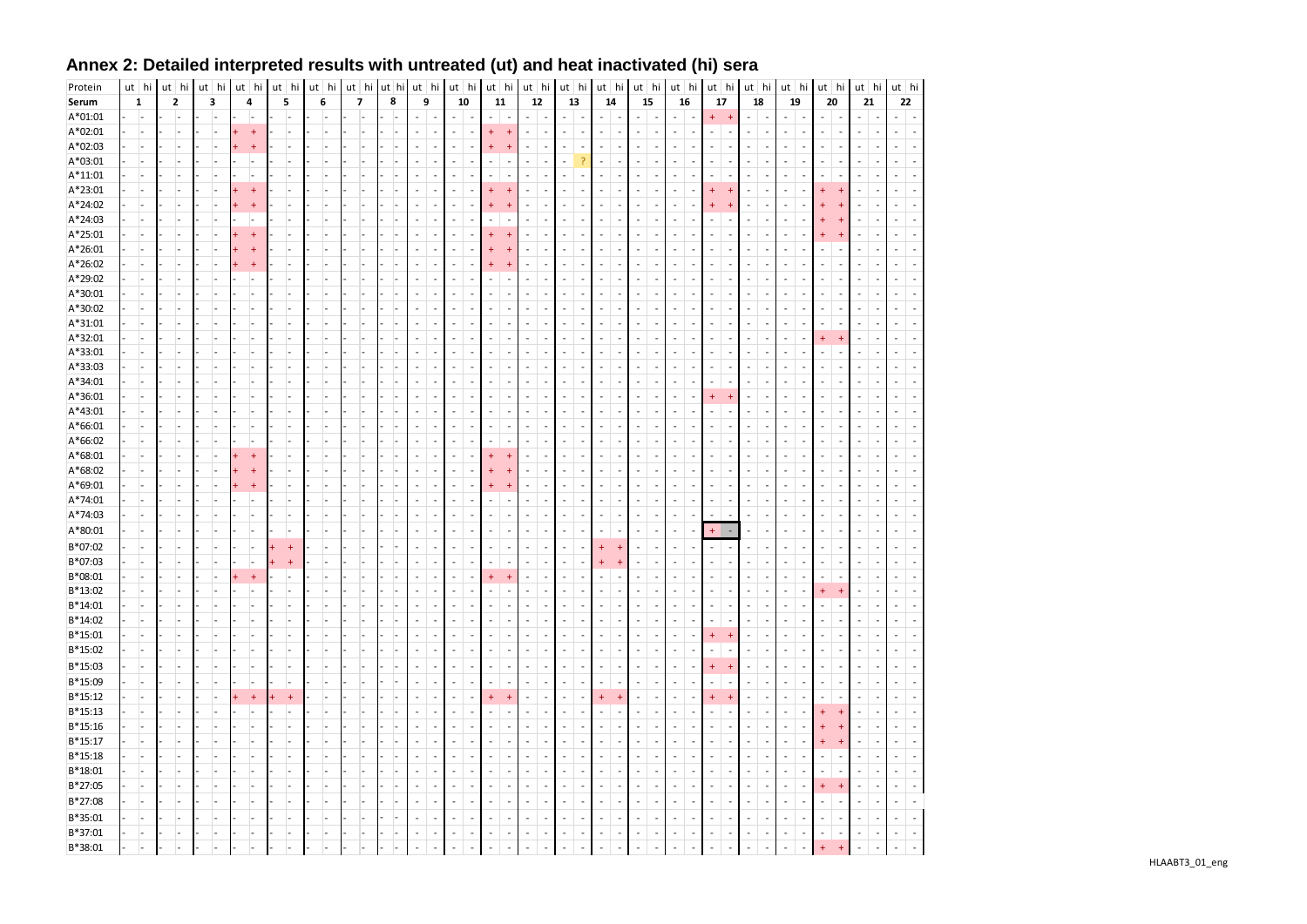| Protein            | $ut$ hi              | ut hi | ut hi          | $ut$ hi         | $ut$ hi |                | ut hi | ut hi          | ut hi | $ut$ hi                  |                          | $ut$ hi                  |                | $ut$ hi                     |                          | ut hi                    |                          | ut hi                          |                          |                          | $ut$ hi                  | $ut$ hi                          |                          | $ut$ hi                          |                          | $ut$ hi                  |                          | $ut$ hi                                                    |                          | ut hi                    | ut   hi        |                          | ut   hi                          |                | $ut$ hi                  |
|--------------------|----------------------|-------|----------------|-----------------|---------|----------------|-------|----------------|-------|--------------------------|--------------------------|--------------------------|----------------|-----------------------------|--------------------------|--------------------------|--------------------------|--------------------------------|--------------------------|--------------------------|--------------------------|----------------------------------|--------------------------|----------------------------------|--------------------------|--------------------------|--------------------------|------------------------------------------------------------|--------------------------|--------------------------|----------------|--------------------------|----------------------------------|----------------|--------------------------|
| Serum              | $\mathbf 1$          | 2     | 3              | 4               | 5       |                | 6     | $\overline{7}$ | 8     | 9                        |                          | 10                       |                | 11                          |                          | 12                       |                          | 13                             |                          |                          | 14                       | 15                               |                          | 16                               |                          | 17                       |                          | 18                                                         |                          | 19                       | 20             |                          | 21                               |                | 22                       |
| B*39:01            | L.                   |       | L              | $\overline{a}$  |         |                |       |                |       | $\overline{a}$           |                          | $\overline{a}$           | L,             | $\overline{a}$              | $\overline{a}$           | $\overline{a}$           | $\overline{\phantom{a}}$ | $\sim$                         | Ĭ.                       | $\overline{a}$           | ÷,                       |                                  | $\overline{a}$           | $\overline{a}$                   |                          | L.                       | ÷.                       | $\mathcal{L}_{\mathcal{A}}$<br>$\overline{\phantom{a}}$    | L.                       | $\overline{a}$           |                | $\overline{\phantom{a}}$ | $\overline{a}$                   |                | $\overline{a}$           |
| B*39:06            | $\overline{a}$       |       | ı.             | $\overline{a}$  |         | ı.             |       |                |       | $\overline{a}$           | $\overline{\phantom{a}}$ | $\overline{\phantom{a}}$ | $\overline{a}$ | $\overline{a}$              | ÷,                       | $\overline{a}$           | $\overline{\phantom{a}}$ | ÷,                             | Ĭ.                       | $\overline{\phantom{a}}$ | ÷,                       | $\overline{a}$                   | $\overline{\phantom{a}}$ | $\overline{a}$                   | $\overline{a}$           | ÷,                       | $\overline{a}$           | $\overline{\phantom{a}}$<br>÷,                             | $\overline{a}$           | $\overline{\phantom{a}}$ | L.             | $\overline{\phantom{a}}$ | $\overline{\phantom{a}}$         | Ĭ.             | $\overline{a}$           |
| B*40:01            |                      |       |                | L,              |         |                |       |                |       |                          |                          | $\overline{a}$           |                |                             |                          | $\overline{a}$           |                          | $\overline{\phantom{a}}$       | Ĭ.                       |                          |                          | $\overline{a}$                   |                          |                                  |                          | ÷,                       | J.                       | $\overline{\phantom{a}}$                                   |                          |                          |                |                          |                                  |                |                          |
| B*40:02            | L,                   |       | L.             | L,              |         |                |       |                |       | $\overline{a}$           | J.                       | $\sim$                   |                | $\overline{a}$              | $\overline{\phantom{a}}$ | $\overline{\phantom{a}}$ | $\overline{\phantom{a}}$ | $\overline{\phantom{a}}$       | $\overline{\phantom{a}}$ | $\overline{a}$           | ÷,                       | $\overline{\phantom{a}}$         | $\overline{\phantom{a}}$ | L,                               | $\overline{\phantom{a}}$ | ÷,                       | $\overline{a}$           | $\overline{\phantom{a}}$<br>L,                             | $\overline{\phantom{a}}$ |                          | ٠              | ÷,                       | $\sim$                           | L,             |                          |
| B*41:02            |                      |       | Ĭ.             | L,              |         |                |       |                |       |                          |                          |                          |                |                             | $\overline{\phantom{a}}$ | L,                       |                          | $\overline{\phantom{a}}$       | L,                       |                          | L,                       |                                  |                          |                                  |                          | $\ddot{}$                | ⊕                        | $\overline{\phantom{a}}$                                   |                          |                          |                | ÷,                       | $\overline{a}$                   |                |                          |
| B*42:01            |                      |       |                |                 |         |                |       |                |       |                          |                          | $\overline{a}$           |                |                             | $\overline{\phantom{a}}$ | $\overline{a}$           | $\overline{\phantom{a}}$ | $\overline{\phantom{a}}$       | ÷,                       |                          | ÷,                       | $\overline{a}$                   |                          |                                  |                          | L                        | $\overline{a}$           | $\overline{\phantom{a}}$<br>÷                              |                          |                          |                | $\overline{a}$           | $\overline{\phantom{a}}$         |                |                          |
| B*44:02            | ÷,                   |       |                | $+$             |         | $\overline{1}$ |       |                |       |                          |                          |                          |                | $\ddot{}$                   |                          | $\overline{a}$           |                          | $\ddot{}$                      | $\ddot{}$                |                          |                          |                                  |                          |                                  |                          | ŧ                        |                          | $\overline{a}$                                             |                          |                          |                |                          |                                  |                |                          |
| B*44:03            | ÷,                   |       | L.             |                 |         | $\overline{1}$ |       |                |       | L                        | J.                       | $\overline{a}$           |                |                             |                          | $\overline{\phantom{a}}$ |                          | $\ddot{}$                      | 4                        |                          |                          | $\overline{a}$                   |                          |                                  |                          |                          |                          | $\overline{\phantom{a}}$<br>÷,                             |                          |                          |                |                          | $\overline{a}$                   |                |                          |
| B*45:01            |                      |       |                | $\overline{1}$  |         | $\overline{1}$ |       |                |       |                          |                          |                          |                |                             |                          | L,                       |                          | $\ddot{}$                      | $\overline{1}$           |                          |                          |                                  |                          |                                  |                          | 4                        |                          | $\overline{\phantom{a}}$                                   |                          |                          |                |                          |                                  |                |                          |
| B*46:01            | $\overline{a}$       |       | Ĭ.             | $\overline{a}$  |         | Ŀ.             |       |                |       | L,                       | ÷,                       | $\sim$                   | Ĭ.             |                             | $\overline{a}$           | L,                       | ÷,                       | $\overline{a}$                 | $\frac{1}{2}$            |                          | $\overline{a}$           | $\overline{a}$                   | $\overline{a}$           | L,                               | $\overline{a}$           | ÷,                       | ÷,                       | $\overline{\phantom{a}}$<br>$\overline{a}$                 | L,                       | $\overline{\phantom{a}}$ |                | $\overline{a}$           | $\sim$                           | L,             | $\overline{a}$           |
| B*47:01            | ÷,                   |       |                | $\overline{a}$  |         |                |       |                |       |                          |                          |                          |                |                             | $\overline{\phantom{a}}$ | L,                       |                          | $\overline{a}$                 | Ĭ.                       |                          |                          |                                  |                          |                                  |                          | L,                       | $\overline{a}$           | $\overline{\phantom{a}}$                                   |                          |                          |                | $\overline{+}$           |                                  |                |                          |
| B*48:01            | L.                   |       | ı.             | $\overline{a}$  |         | le.            |       |                |       | $\overline{a}$           |                          | $\sim$                   |                | ÷                           | $\sim$                   | $\overline{a}$           | $\overline{\phantom{a}}$ | $\overline{\phantom{a}}$       | $\overline{\phantom{a}}$ | $\ddot{}$                | $\overline{4}$           | $\overline{\phantom{a}}$         | $\overline{a}$           | ÷,                               | $\overline{\phantom{a}}$ | $\ddot{}$                | $\ddot{+}$               | $\overline{\phantom{a}}$<br>L,                             | $\overline{a}$           |                          | $\overline{a}$ | $\overline{\phantom{a}}$ | $\overline{a}$                   | ٠              | $\overline{a}$           |
| B*49:01            | L.                   |       | ı.             | L,              |         | ı.             |       |                |       | $\overline{a}$           | $\overline{\phantom{a}}$ | $\overline{a}$           | $\overline{a}$ | ÷                           | $\sim$                   | $\overline{a}$           | $\overline{\phantom{a}}$ | $\sim$                         | $\overline{a}$           | $\overline{a}$           | ÷.                       | $\overline{a}$                   | $\overline{\phantom{a}}$ | ÷,                               | $\overline{\phantom{a}}$ | L.                       | ÷,                       | $\sim$<br>L.                                               | ÷,                       | $\overline{\phantom{a}}$ |                |                          | $\sim$                           | ÷,             | $\overline{a}$           |
| B*50:01            | L.                   |       | ı.<br>ı.       | $\overline{a}$  |         | ı.             |       |                |       | $\overline{a}$           | J.                       | $\sim$<br>$\sim$         | J.             | $\overline{a}$              | $\sim$                   | $\overline{a}$           | $\overline{\phantom{a}}$ | $\overline{\phantom{a}}$       | $\overline{a}$           | $\overline{a}$           | ÷,                       | $\overline{a}$<br>$\overline{a}$ | $\overline{\phantom{a}}$ | $\overline{a}$<br>$\overline{a}$ | $\overline{\phantom{a}}$ | $\ddot{}$<br>L.          | $\overline{+}$<br>L,     | $\sim$<br>L.                                               | L.<br>L.                 |                          |                | ÷,                       | $\overline{a}$<br>$\overline{a}$ | J.             | $\overline{a}$           |
| B*51:01            | ÷,<br>$\overline{a}$ |       |                | $\ddot{}$<br>Ĭ. |         | ı.             |       |                |       |                          |                          | $\overline{a}$           |                | $\ddot{}$<br>$\overline{a}$ |                          | $\overline{a}$<br>L,     |                          | $\overline{\phantom{a}}$<br>÷, | $\overline{a}$<br>L,     |                          | ÷,                       |                                  |                          |                                  | $\overline{a}$           | ÷,                       | J.                       | $\overline{\phantom{a}}$<br>L,<br>$\overline{\phantom{a}}$ |                          |                          |                |                          |                                  | $\overline{a}$ |                          |
| B*51:02<br>B*52:01 | l.                   |       | Ĭ.             | $\overline{a}$  |         | L.             |       |                |       |                          |                          | $\overline{\phantom{a}}$ |                | $\overline{a}$              | $\overline{\phantom{a}}$ | $\overline{a}$           |                          | $\overline{\phantom{a}}$       | Ĭ.                       |                          |                          | $\overline{\phantom{a}}$         |                          | L,                               |                          | ÷,                       | ÷,                       | $\overline{\phantom{a}}$                                   |                          |                          |                |                          | $\overline{a}$                   |                |                          |
| B*53:01            |                      |       | L,             | L               |         |                |       |                |       |                          |                          | $\overline{a}$           |                | $+$                         | $\overline{+}$           | $\overline{a}$           |                          | $\overline{\phantom{a}}$       | Ĭ.                       |                          |                          | $\overline{a}$                   |                          |                                  |                          |                          | $\overline{a}$           | $\sim$                                                     |                          |                          |                |                          |                                  |                |                          |
| B*54:01            | ÷,                   |       | $\overline{a}$ | ÷,              |         |                |       |                |       |                          | J.                       | $\overline{a}$           |                |                             |                          | $\overline{a}$           |                          | $\overline{\phantom{a}}$       | Ĭ.                       | $\overline{a}$           | $\overline{\phantom{a}}$ | $\overline{a}$                   |                          | ÷                                |                          | L.                       | ÷,                       | $\sim$<br>٠                                                | ÷.                       |                          |                | $\overline{\phantom{a}}$ | $\overline{a}$                   | ٠              |                          |
| B*55:01            | L.                   |       |                | J.              |         |                |       |                |       |                          |                          |                          |                |                             |                          | $\overline{a}$           |                          | L,                             |                          |                          |                          |                                  |                          |                                  |                          | L.                       |                          | $\sim$                                                     |                          |                          |                | ÷,                       |                                  |                |                          |
| B*56:01            |                      |       | J.             | L,              |         |                |       |                |       | ÷                        | J.                       | $\overline{a}$           |                | ÷                           | $\sim$                   | $\overline{a}$           | $\overline{\phantom{a}}$ | $\sim$                         | Ĭ.                       | $\overline{a}$           | ÷,                       | ÷.                               | $\overline{\phantom{a}}$ | J.                               |                          | $\overline{a}$           | L,                       | $\overline{\phantom{a}}$<br>L,                             |                          | $\overline{\phantom{a}}$ | ä,             | $\sim$                   | $\overline{a}$                   | J.             | ÷                        |
| B*57:01            |                      |       | L,             | Ĭ.              |         |                |       |                |       |                          |                          | $\overline{\phantom{a}}$ |                |                             | $\overline{a}$           | L,                       |                          | $\overline{\phantom{a}}$       | Ĭ.                       |                          | L,                       | ÷                                |                          |                                  |                          | ÷,                       | ÷,                       | $\sim$<br>L,                                               |                          |                          |                |                          | $\overline{a}$                   |                |                          |
| B*58:01            |                      |       | $\overline{a}$ | $\overline{a}$  |         |                |       |                |       | $\overline{a}$           |                          | $\overline{\phantom{a}}$ |                |                             | $\overline{a}$           | $\overline{a}$           |                          | $\overline{\phantom{m}}$       | $\overline{\phantom{a}}$ | $\overline{a}$           | $\overline{a}$           | $\overline{a}$                   |                          |                                  |                          | L,                       | ÷,                       | $\overline{\phantom{a}}$<br>$\overline{a}$                 | $\frac{1}{2}$            |                          |                | $\overline{+}$           | $\overline{a}$                   |                |                          |
| B*59:01            |                      |       | L,             | L,              |         |                |       |                |       |                          |                          | $\overline{\phantom{a}}$ |                | $\overline{a}$              | $\overline{\phantom{a}}$ | $\overline{\phantom{a}}$ |                          | $\overline{\phantom{a}}$       | $\overline{\phantom{a}}$ | $\overline{\phantom{a}}$ | $\overline{a}$           | $\overline{\phantom{a}}$         | $\overline{\phantom{a}}$ | L,                               | $\overline{\phantom{a}}$ | ÷,                       | ÷,                       | $\sim$<br>L,                                               | $\overline{\phantom{a}}$ |                          | $\ddot{}$      | ÷.                       | $\overline{a}$                   | $\overline{a}$ | $\overline{\phantom{a}}$ |
| B*67:01            |                      |       |                |                 |         |                |       |                |       |                          |                          |                          |                |                             |                          |                          |                          | L,                             |                          |                          |                          |                                  |                          |                                  |                          |                          |                          | $\sim$                                                     |                          |                          | ÷,             | ÷,                       |                                  |                |                          |
| B*73:01            |                      |       | L.             | $\overline{a}$  |         | ı.             |       |                |       | L                        |                          | $\overline{a}$           |                |                             |                          | $\overline{a}$           |                          | $\sim$                         | $\overline{a}$           | $\overline{a}$           | ÷,                       | $\overline{a}$                   |                          | L,                               |                          | L.                       | ÷.                       | $\mathcal{L}_{\mathcal{A}}$<br>L,                          | L.                       |                          | ٠              | $\overline{a}$           | $\sim$                           |                |                          |
| B*78:01            |                      |       | L,             | $\overline{a}$  |         |                |       |                |       |                          |                          | $\overline{a}$           |                |                             |                          | $\overline{a}$           |                          | $\overline{\phantom{a}}$       | Ĭ.                       |                          |                          | $\overline{a}$                   |                          |                                  |                          | L.                       | ÷.                       | $\mathbf{r}$<br>٠                                          |                          |                          |                | $\overline{\phantom{a}}$ | $\overline{a}$                   |                |                          |
| B*81:01            | L.                   | ı.    | ı.             | $\overline{a}$  |         | $+$            |       | ÷.             |       | $\overline{a}$           | $\overline{\phantom{a}}$ | $\sim$                   | $\overline{a}$ | $\overline{a}$              | $\overline{\phantom{a}}$ | L,                       | $\overline{\phantom{a}}$ | $\sim$                         | $\overline{\phantom{a}}$ | $\ddotmark$              | $\overline{+}$           | $\overline{\phantom{a}}$         | $\overline{a}$           | $\overline{a}$                   | $\overline{\phantom{a}}$ | L.                       | ÷,                       | $\mathcal{L}_{\mathcal{A}}$<br>$\overline{a}$              | $\overline{\phantom{a}}$ | $\overline{\phantom{a}}$ | ٠              | $\overline{\phantom{a}}$ | $\sim$                           | L,             |                          |
| B*82:01            |                      |       |                | L,              |         |                |       |                |       |                          |                          |                          |                |                             |                          | $\overline{a}$           |                          | $\overline{\phantom{a}}$       |                          |                          |                          |                                  |                          |                                  |                          | L.                       |                          | $\overline{\phantom{a}}$                                   |                          |                          |                |                          |                                  |                |                          |
| $C*01:02$          |                      |       | ı.             | L,              |         | ı.             |       |                |       | $\overline{a}$           | ÷,                       | $\overline{\phantom{a}}$ |                | $\overline{a}$              | $\overline{\phantom{a}}$ | $\overline{\phantom{a}}$ | ٠                        | L,                             | $\overline{\phantom{a}}$ | $\overline{a}$           | ÷,                       | $\overline{\phantom{a}}$         | $\overline{\phantom{a}}$ | ÷,                               | $\overline{\phantom{a}}$ | L.                       | ÷,                       | $\mathbf{r}$<br>L,                                         | $\overline{\phantom{a}}$ |                          | $\overline{a}$ | $\overline{\phantom{a}}$ | $\overline{a}$                   | L,             | $\overline{a}$           |
| $C*02:02$          |                      |       |                |                 |         |                |       |                |       |                          |                          |                          |                |                             |                          | L,                       |                          | ÷,                             | L,                       |                          | L,                       |                                  |                          | L,                               |                          | L,                       | ÷,                       | ÷,                                                         |                          |                          |                | $\overline{a}$           | $\overline{a}$                   |                |                          |
| $C*03:03$          |                      |       |                | $\overline{a}$  |         |                |       |                |       |                          |                          |                          |                |                             |                          | L,                       |                          | L,                             | Ĭ.                       |                          |                          |                                  |                          |                                  |                          | L,                       | ÷,                       | $\sim$                                                     |                          |                          |                | ٠                        |                                  |                |                          |
| $C*03:04$          | ÷,                   |       | L,             | $\overline{a}$  |         |                |       |                |       |                          |                          | $\overline{\phantom{a}}$ |                |                             |                          | L,                       |                          | $\overline{\phantom{a}}$       | Ĭ.                       |                          | L,                       | $\overline{\phantom{a}}$         |                          |                                  |                          | L.                       | ÷,                       | $\overline{\phantom{a}}$<br>L,                             | ÷,                       |                          |                | $\overline{\phantom{a}}$ | $\overline{a}$                   |                |                          |
| $C*04:01$          | $\overline{a}$       |       | L.             | $\overline{a}$  |         |                |       |                |       |                          |                          |                          |                |                             |                          | $\overline{a}$           |                          | $\overline{\phantom{a}}$       | Ĭ.                       |                          |                          |                                  |                          |                                  |                          | L.                       |                          | $\overline{\phantom{a}}$                                   |                          |                          |                |                          |                                  |                |                          |
| $C*05:01$          | L.                   |       | ı.             | $\overline{a}$  |         | ı.             |       | $+$            |       | $\overline{\phantom{a}}$ | $\overline{\phantom{a}}$ | $\sim$                   | $\overline{a}$ | $\overline{a}$              | $\overline{\phantom{a}}$ | $\overline{a}$           | $\overline{\phantom{a}}$ | $\pm$                          | $\ddot{}$                | $\overline{\phantom{a}}$ | ÷,                       | $\overline{\phantom{a}}$         | $\overline{\phantom{a}}$ | L,                               | $\overline{\phantom{a}}$ | L.                       | $\overline{\phantom{a}}$ | $\mathcal{L}_{\mathcal{A}}$<br>$\overline{a}$              | $\overline{\phantom{a}}$ |                          | ٠              | $\overline{\phantom{a}}$ | $\sim$                           | ä,             |                          |
| C*06:02            |                      |       |                |                 |         |                |       |                |       |                          |                          | $\sim$                   |                |                             | $\overline{\phantom{a}}$ | $\overline{\phantom{a}}$ | $\overline{\phantom{a}}$ | $\overline{a}$                 | $\overline{\phantom{a}}$ |                          |                          | $\overline{\phantom{a}}$         |                          | L,                               | $\overline{\phantom{a}}$ | $\overline{a}$           | $\overline{a}$           | $\overline{\phantom{a}}$<br>÷                              |                          |                          |                | $\overline{a}$           | $\overline{a}$                   | ٠              |                          |
| $C*07:01$          | $\overline{a}$       |       | ı.             | L,              |         | ı.             |       |                |       | $\overline{a}$           |                          | $\overline{a}$           |                | $\overline{a}$              | $\overline{a}$           | $\overline{a}$           | $\overline{\phantom{a}}$ | $\overline{\phantom{a}}$       | $\overline{a}$           | ÷.                       | ÷,                       | $\overline{a}$                   |                          | L.                               | Ĭ.                       | L.                       | ÷,                       | $\overline{\phantom{a}}$<br>L,                             | $\ddot{}$                |                          | L.             | ÷,                       | $\overline{a}$                   | Ĭ.             |                          |
| C*07:02            | L.                   |       | Ŀ.             | L,              |         | ı.             |       | $\overline{a}$ |       | $\overline{a}$           | ÷.                       | $\sim$                   | J.             | $\overline{a}$              | $\overline{\phantom{a}}$ | $\overline{a}$           | $\overline{\phantom{a}}$ | $\overline{\phantom{a}}$       | $\overline{a}$           | $\overline{a}$           | ÷,                       | $\overline{a}$                   | $\overline{\phantom{a}}$ | $\overline{a}$                   | $\overline{\phantom{a}}$ | ÷,                       | ÷,                       | $\sim$<br>J.                                               |                          |                          | J.             | ÷,                       | $\sim$                           | $\overline{a}$ |                          |
| $C*08:01$          |                      |       |                |                 |         |                |       | $+$            |       |                          |                          | $\overline{\phantom{a}}$ |                |                             |                          | $\overline{a}$           |                          | ÷                              | $\ddot{}$                |                          |                          |                                  |                          |                                  |                          | ٠                        | $\overline{a}$           | $\overline{\phantom{a}}$                                   | $\overline{\phantom{a}}$ |                          |                | ÷.                       |                                  |                |                          |
| $C*08:02$          |                      |       |                | $\overline{a}$  |         |                |       | $\ddot{}$      |       | $\overline{a}$           |                          | $\overline{\phantom{a}}$ |                | $\overline{a}$              | $\overline{\phantom{a}}$ | $\overline{a}$           | ÷,                       | $\ddot{}$                      | $\ddot{}$                | $\overline{\phantom{a}}$ | $\overline{a}$           | $\overline{\phantom{a}}$         |                          | L,                               |                          | ÷,                       | ÷,                       | $\overline{\phantom{a}}$<br>$\overline{a}$                 | L,                       |                          |                | ÷,                       | $\overline{a}$                   |                |                          |
| $C*12:03$          | L.                   |       | ı.             | L,              |         | ı.             |       |                |       | $\overline{\phantom{a}}$ | $\overline{\phantom{a}}$ | $\overline{\phantom{a}}$ | $\overline{a}$ | $\sim$                      | $\overline{\phantom{a}}$ | $\overline{\phantom{a}}$ | ٠                        | ×,                             | $\ddotmark$              |                          | $\overline{a}$           | $\overline{\phantom{a}}$         | $\overline{\phantom{a}}$ | L,                               | $\overline{\phantom{a}}$ | ÷,                       | $\overline{a}$           | $\overline{\phantom{a}}$<br>$\overline{\phantom{a}}$       | $\overline{\phantom{a}}$ | $\overline{\phantom{a}}$ |                | $\overline{\phantom{a}}$ | $\overline{\phantom{a}}$         | $\sim$         | $\overline{\phantom{a}}$ |
| $C*14:02$          |                      |       |                | Ĭ.              |         |                |       |                |       |                          | L,                       | $\sim$                   |                | ÷,                          | $\sim$                   | $\overline{a}$           |                          | L,                             | Ĭ.                       |                          | L,                       |                                  |                          |                                  |                          | L,                       | L,                       | $\overline{a}$                                             |                          |                          |                | ÷,                       | L,                               |                |                          |
| $C*14:03$          |                      |       | L,             | L,              |         |                |       |                |       | L,                       |                          | $\sim$                   |                | $\overline{a}$              | $\overline{a}$           | L,                       | ÷,                       | $\sim$                         | Ĭ.                       |                          | ÷,                       | $\overline{a}$                   |                          | L,                               |                          | L.                       | ÷,                       | $\sim$<br>$\overline{a}$                                   |                          |                          |                | ÷,                       | $\overline{\phantom{a}}$         | Ĭ.             |                          |
| $C*15:02$          |                      |       |                |                 |         |                |       | $\ddot{}$      |       |                          |                          |                          |                | $\overline{a}$              |                          | $\overline{\phantom{a}}$ | $\overline{\phantom{a}}$ | ×,                             | 4                        |                          |                          | $\overline{a}$                   |                          |                                  | $\overline{\phantom{a}}$ | ٠                        |                          | $\mathbf{r}$                                               |                          |                          |                | $\overline{a}$           | $\overline{a}$                   |                |                          |
| $C*16:01$          |                      |       |                | L,              |         |                |       | $+$            |       | L,                       | Ĭ.                       | $\overline{\phantom{a}}$ |                | $\overline{\phantom{a}}$    |                          | $\overline{a}$           | J.                       |                                | $\ddot{}$                |                          | L,                       | $\overline{\phantom{a}}$         |                          | L,                               | Ĭ.                       | $\overline{\phantom{a}}$ | ÷,                       | $\overline{\phantom{a}}$                                   | L,                       |                          |                | ÷,                       | $\overline{\phantom{a}}$         | Ĭ.             |                          |
| $C*17:01$          |                      |       |                | $\overline{a}$  |         | ı.             |       |                |       | $\overline{a}$           |                          | $\overline{a}$           | ÷              |                             | $\overline{a}$           | $\overline{a}$           | $\overline{a}$           | $\sim$                         | $\overline{\phantom{a}}$ |                          |                          | ×.                               | ÷                        | L.                               |                          | L.                       | ÷.                       | $\overline{a}$<br>÷                                        |                          |                          | ٠              | ÷.                       | $\overline{a}$                   | $\overline{a}$ |                          |
|                    |                      |       |                |                 |         |                |       |                |       |                          |                          |                          |                |                             |                          |                          |                          |                                |                          |                          |                          |                                  |                          |                                  |                          |                          |                          |                                                            |                          |                          |                |                          |                                  |                |                          |

## Annex 2: Detailed interpreted results with untreated (ut) and heat inactivated (hi) sera